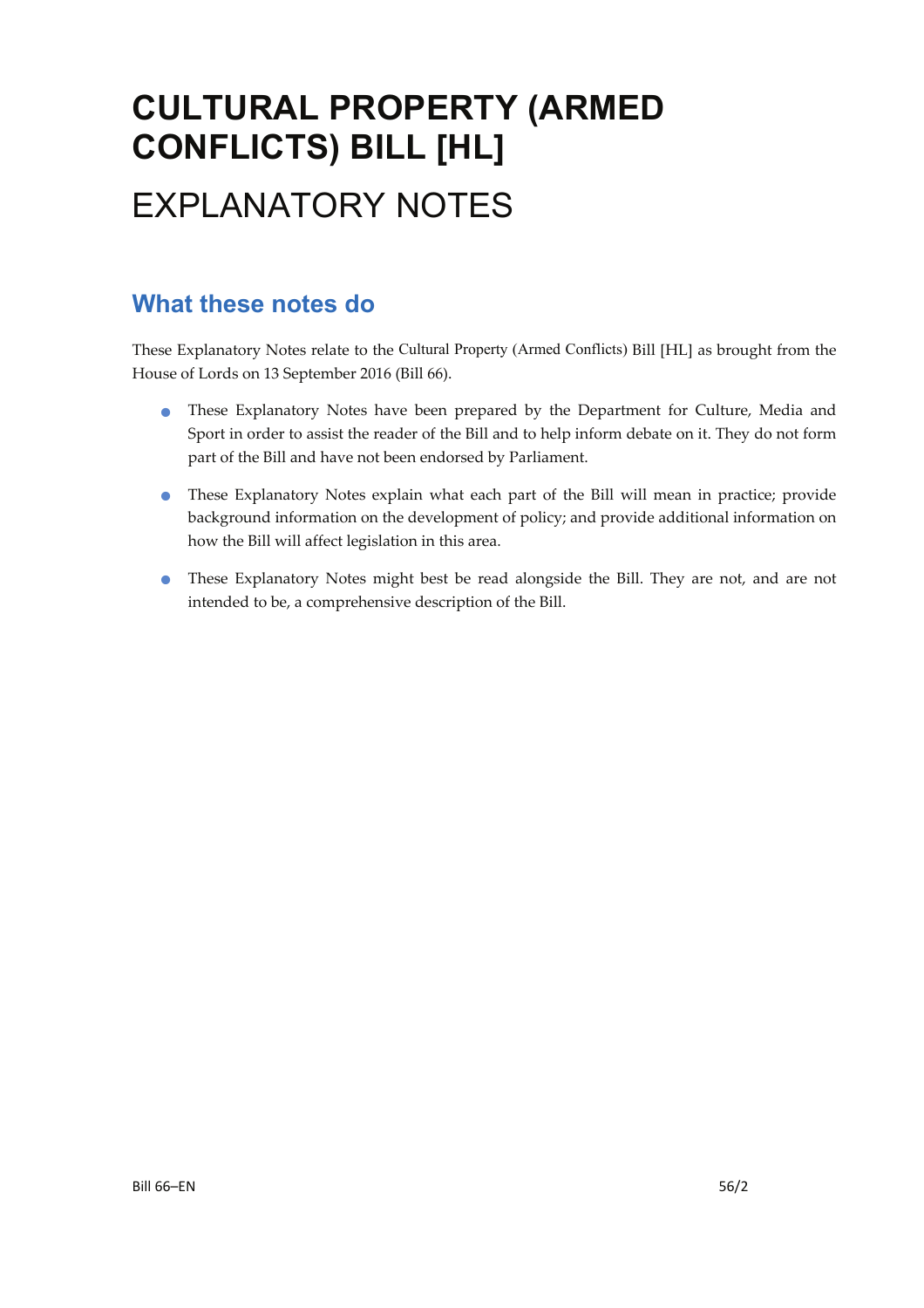### **Table of Contents**

| Subject                                                                                                                           | <b>Page of these Notes</b> |  |  |  |  |
|-----------------------------------------------------------------------------------------------------------------------------------|----------------------------|--|--|--|--|
| <b>Overview of the Bill</b>                                                                                                       | 4                          |  |  |  |  |
| Policy background                                                                                                                 | 4                          |  |  |  |  |
| Legal background                                                                                                                  | 5                          |  |  |  |  |
| <b>Territorial extent and application</b>                                                                                         | 7                          |  |  |  |  |
| <b>Commentary on provisions of Bill</b>                                                                                           | 8                          |  |  |  |  |
| Part 1: KEY DEFINITIONS                                                                                                           | 8                          |  |  |  |  |
| Part 2: SERIOUS VIOLATION OF THE SECOND PROTOCOL                                                                                  | 8                          |  |  |  |  |
| Clause 3: Offence of serious violation of Second Protocol                                                                         | 8                          |  |  |  |  |
| Clause 4: Ancillary offences                                                                                                      | 10                         |  |  |  |  |
| Clause 5: Responsibility of commanders and other superiors                                                                        | 10                         |  |  |  |  |
| Clause 6: Penalties                                                                                                               | 11                         |  |  |  |  |
| Clause 7: Consent to prosecutions<br>Part 3: CULTURAL EMBLEM                                                                      | 11<br>11                   |  |  |  |  |
| Clause 8: The cultural emblem                                                                                                     |                            |  |  |  |  |
| Clause 9: Offence of unauthorised use                                                                                             | 11<br>11                   |  |  |  |  |
| Clause 10: Use authorised by appropriate national authority                                                                       | 11                         |  |  |  |  |
| Clause 11: Other authorised use: moveable property                                                                                | 12                         |  |  |  |  |
| Clause 12: Other authorised use: personnel                                                                                        | 12                         |  |  |  |  |
| Clause 13: Defences                                                                                                               | 12                         |  |  |  |  |
| Clause 14: Forfeiture following conviction under section 9                                                                        | 13                         |  |  |  |  |
| Clause 15: "Appropriate national authority"<br>Part 4: PROPERTY EXPORTED FROM OCCUPIED TERRITORY                                  | 13                         |  |  |  |  |
|                                                                                                                                   | 13                         |  |  |  |  |
| Clause 16: "Unlawfully exported cultural property" etc.<br>Clause 17: Offence of dealing in unlawfully exported cultural property | 13<br>13                   |  |  |  |  |
| Clause 18: Forfeiture in connection with dealing offence                                                                          | 14                         |  |  |  |  |
| Clauses 19-27: Forfeiture otherwise than in connection with offence                                                               | 14                         |  |  |  |  |
| Part 5: PROPERTY REMOVED FOR SAFEKEEPING                                                                                          | 16                         |  |  |  |  |
| Clause 28: Immunity from seizure or forfeiture                                                                                    | 16                         |  |  |  |  |
| Part 6: GENERAL                                                                                                                   | 17                         |  |  |  |  |
| Clause 29: Liability of company officers for offences by company                                                                  | 17                         |  |  |  |  |
| Clause 30: Crown application                                                                                                      | 17                         |  |  |  |  |
| Clause 31: Extent                                                                                                                 | 17                         |  |  |  |  |
| Commencement                                                                                                                      | 17                         |  |  |  |  |
| <b>Financial implications of the Bill</b>                                                                                         | 17                         |  |  |  |  |
| <b>Compatibility with the European Convention on Human Rights</b>                                                                 |                            |  |  |  |  |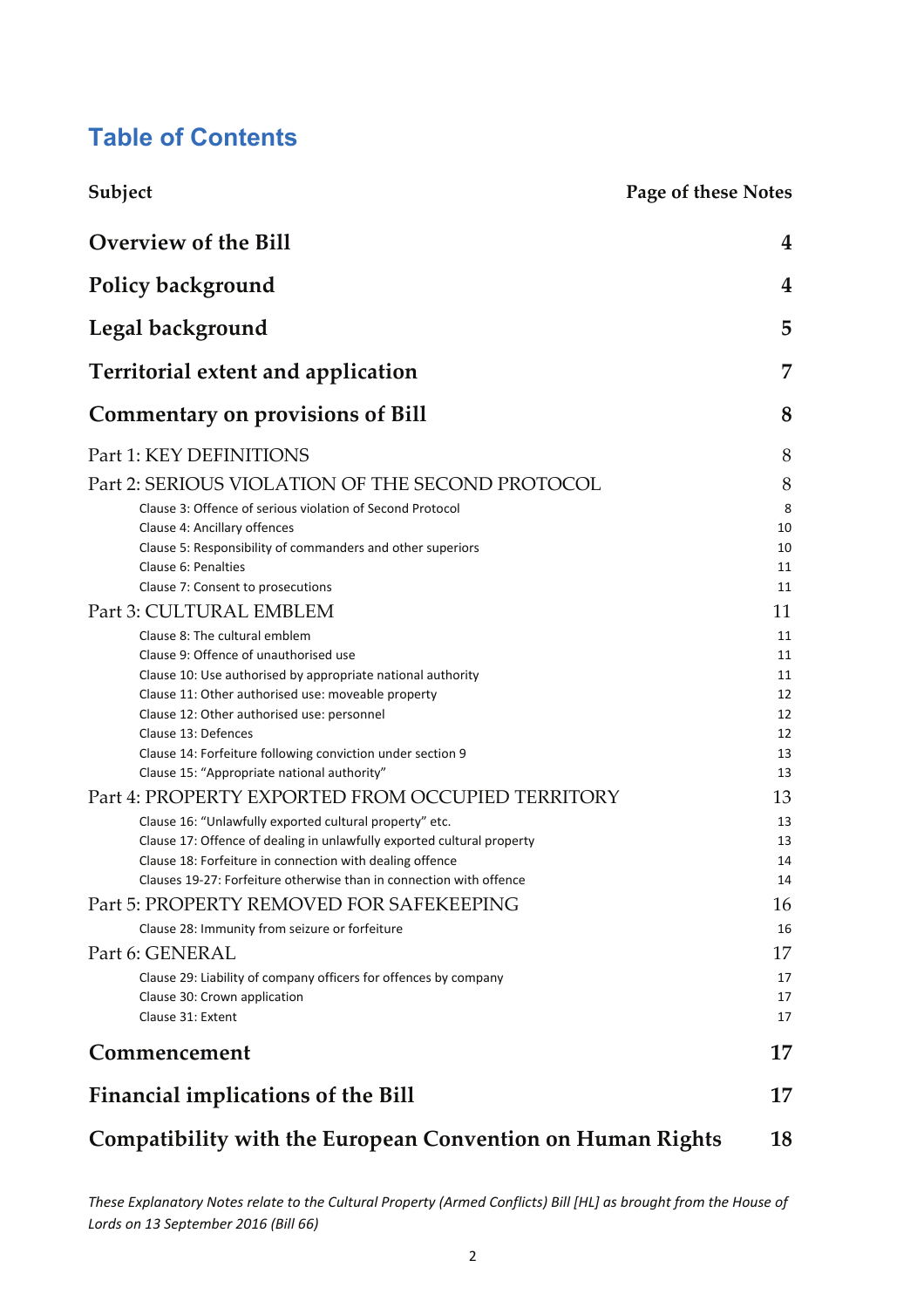### **Annex A ‐ Territorial extent and application in the United Kingdom 22**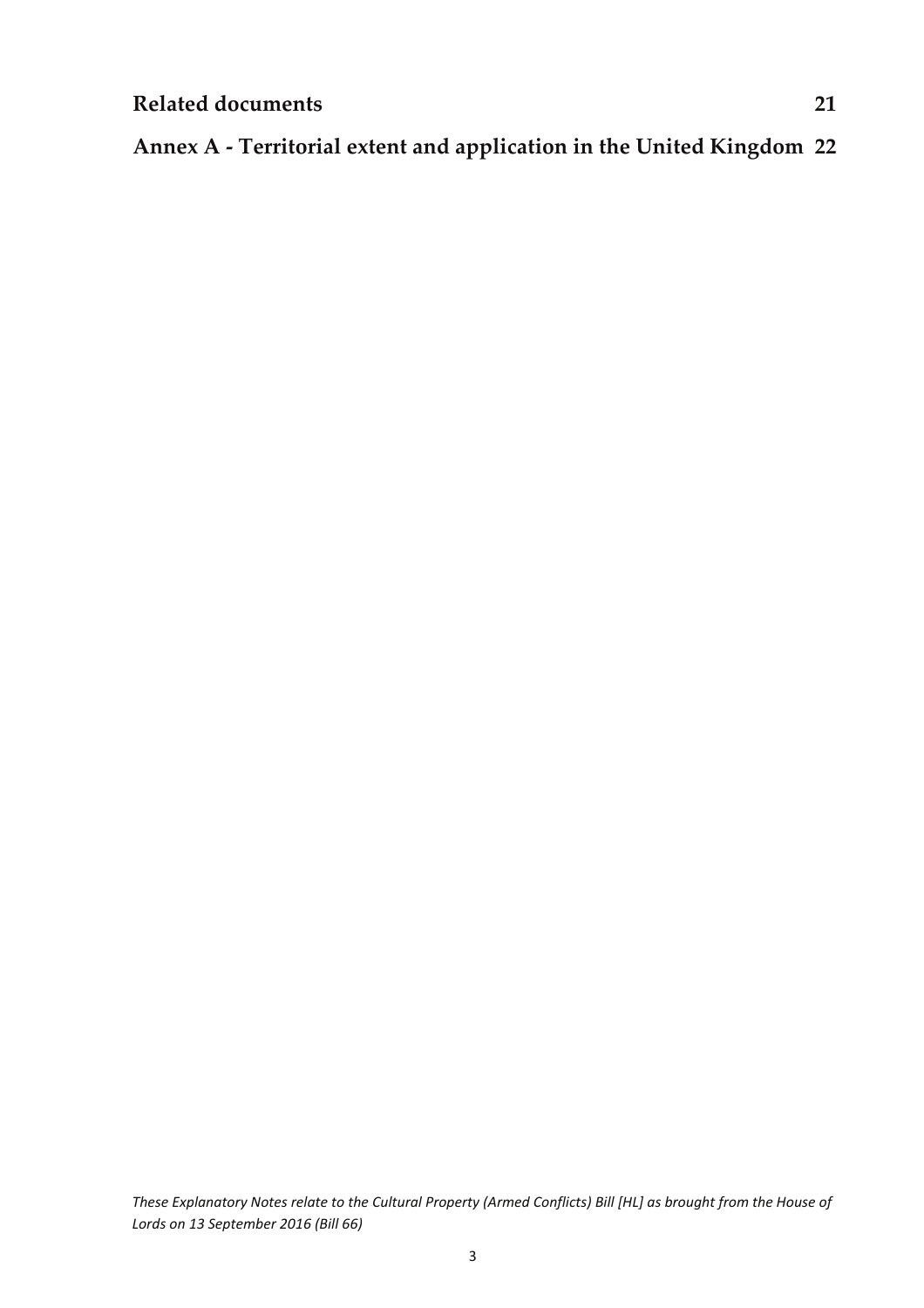# **Overview of the Bill**

- 1 The Bill is divided into six parts and contains four Schedules. These Parts are as follows:
	- Part 1: sets out key definitions.
	- Part 2: incorporates into domestic law the offence created by Article 15 of the Second Protocol to the 1954 Hague Convention for the Protection of Cultural Property in the event of Armed Conflict ("the Convention"), makes provision in relation to ancillary offences and extends criminal liability to commanders and superiors who fail to prevent the commission of an offence in certain circumstances.
	- Part 3: prohibits the unauthorised use of the cultural emblem, the symbol created by the Convention to identify cultural property which is protected. The Bill makes it an offence to use the emblem otherwise than as authorised by, or under the Bill. It identifies authorised uses of the emblem, and gives the appropriate national authority power to designate further authorised uses.
	- Part 4: makes provision in relation to cultural property which has been unlawfully exported from an occupied territory. It creates a new offence of dealing in such cultural property, and makes further provision in relation to that offence, providing for the forfeiture of the cultural property concerned. Further, it provides powers of search and seizure if there are reasonable grounds for suspecting that unlawfully exported cultural property may be found at a premises. It provides for the retention of such cultural property so that it may be returned to the competent authorities of the territory previously occupied at the close of hostilities, in fulfilment of the United Kingdom's obligation under the First Protocol to the Convention.
	- Part 5: provides immunity from seizure or forfeiture of cultural property which is entitled to special protection under Article 12 of the Convention because it is being transported to the United Kingdom, or through the United Kingdom to another destination, for safekeeping during a period of armed conflict.
	- Part 6: sets out general provisions.

The Bill also contains four Schedules. These are:

- Schedule 1: <sup>1954</sup> Hague Convention for the Protection of Cultural Property in the event of Armed Conflict.
- Schedule 2: Regulations for the execution of the Convention
- Schedule 3: First Protocol to the Convention.
- Schedule 4: Second Protocol to the Convention.

# **Policy background**

- 2 The Cultural Property (Armed Conflicts) Bill will introduce the necessary domestic legislation to enable the United Kingdom to ratify the 1954 Hague Convention for the Protection of Cultural Property in the Event of Armed Conflict (The Convention) and accede to its two Protocols (1954 and 1999).
- 3 The Hague Convention, adopted following the massive destruction of cultural property that took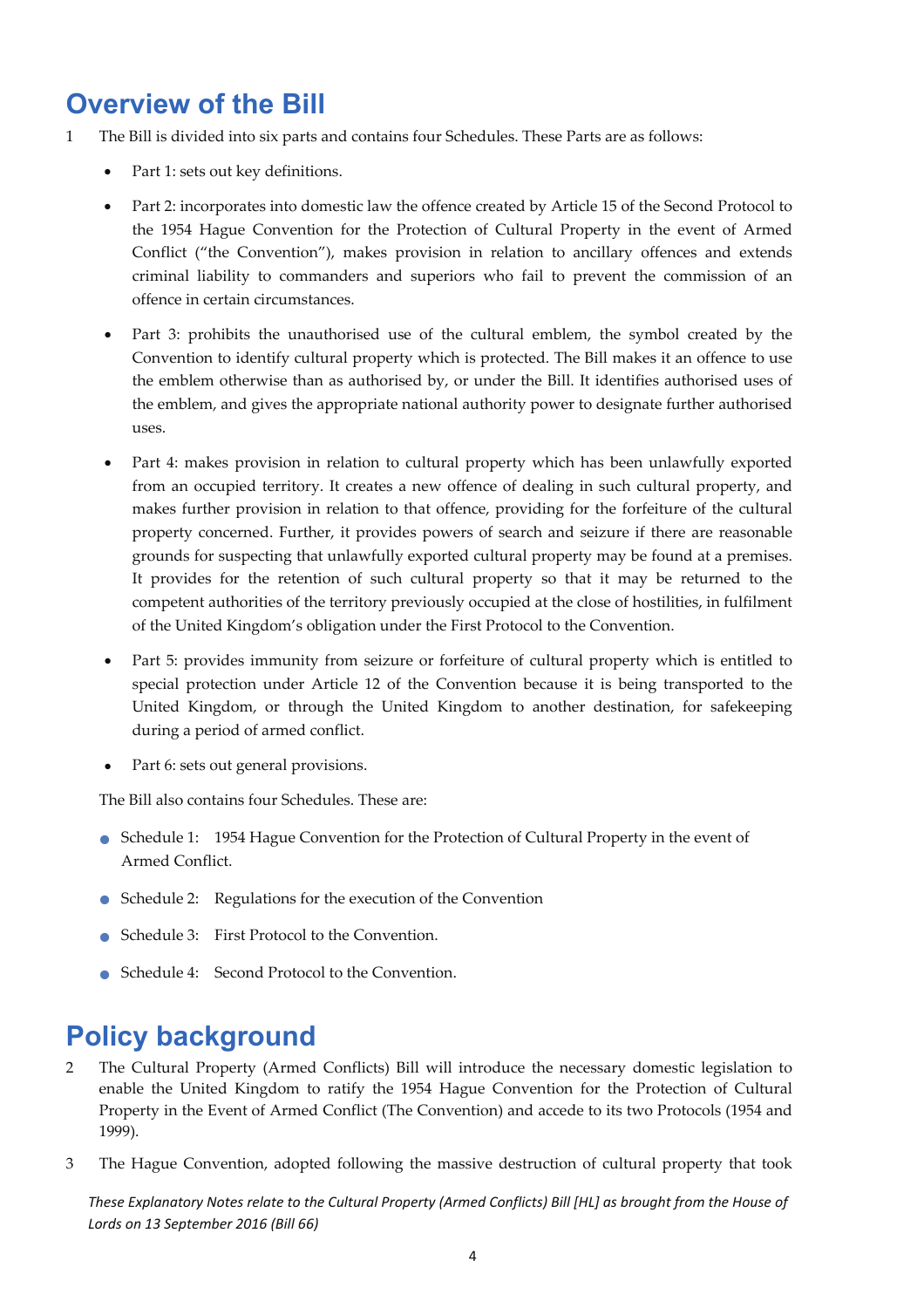place in the Second World War, provides for a system of general and special protection of cultural property in situations of armed conflict. Parties to the Convention are required to respect both cultural property situated within their own territory and cultural property within the territory of other Parties, by refraining from using it, or its immediate surrounding, for purposes which are likely to expose it to destruction or damage in the event of armed conflict, and by refraining from committing any hostile act against the property. The Convention also restricts use of a distinctive emblem (which can only be used as provided by the Convention in connection with the protection of cultural property). Amongst other matters the Convention also deals with the transport of cultural property under special protection (including immunity from seizure).

- 4 The Convention was followed by two Protocols. The first in 1954 (the 'First Protocol') imposes a number of obligations on Parties in relation to the protection of cultural property in occupied territories. Parties must undertake to prevent the export of cultural property from any territory occupied by it during an armed conflict and to take into its custody any cultural property protected under the Convention and imported into its territory either directly or indirectly from any occupied territory. At the end of the occupation, each Party is obliged to return any cultural property in its territory that was exported from the occupied State and refrain from retaining it as war reparations.
- 5 The United Kingdom originally chose not to ratify the Convention or to accede to the First Protocol, not on the grounds that it opposed measures to protect cultural property in the event of armed conflict, but rather because it considered, together with a number of other countries, that the Convention and First Protocol did not provide an effective regime for the protection of cultural property.
- 6 The Second Protocol, agreed in 1999, extends and clarifies the obligations under the Convention. In particular it identifies five acts, each a serious violation of the Protocol, which are to be considered an offence under the Protocol. It also establishes an enhanced system of protection for specially designated cultural property.
- 7 The Second Protocol removed many of the United Kingdom's concerns and in doing so allowed the Government of the time to announce its intention to ratify the Convention and its two Protocols in May 2004. This resulted in the publication of the draft Cultural Property (Armed Conflicts) Bill in 2008. The Draft Bill was welcomed by the House of Commons Culture, Media and Sport Committee, which found it to be strongly supported on the basis of the evidence it received. In substance the policy behind the Bill has remained the same since 2008 although minor changes have been made to update and improve the drafting.
- 8 As of May 2016, 127 countries are party to the Hague Convention, 104 countries are party to its First Protocol and 68 countries are party to its Second Protocol.

# **Legal background**

- 9 Primary legislation is required in order for the United Kingdom to ratify the Convention and accede to its Protocols. Although the United Kingdom already complies with the Convention during all military operations, and recognises and respects the cultural emblem used to mark protected cultural property, existing United Kingdom laws are not sufficient to meet the obligations set out in the Convention and its Protocols in full. The Convention and Protocols oblige the United Kingdom to create new offences and search and seizure powers, which can only be achieved through primary legislation
- 10 Article 15(1) of the Second Protocol lists five acts, which constitute offences when committed intentionally and in violation of the Convention. Article 15(2) of the Second Protocol requires parties to establish those acts as criminal offences under their domestic law. The relevant acts are: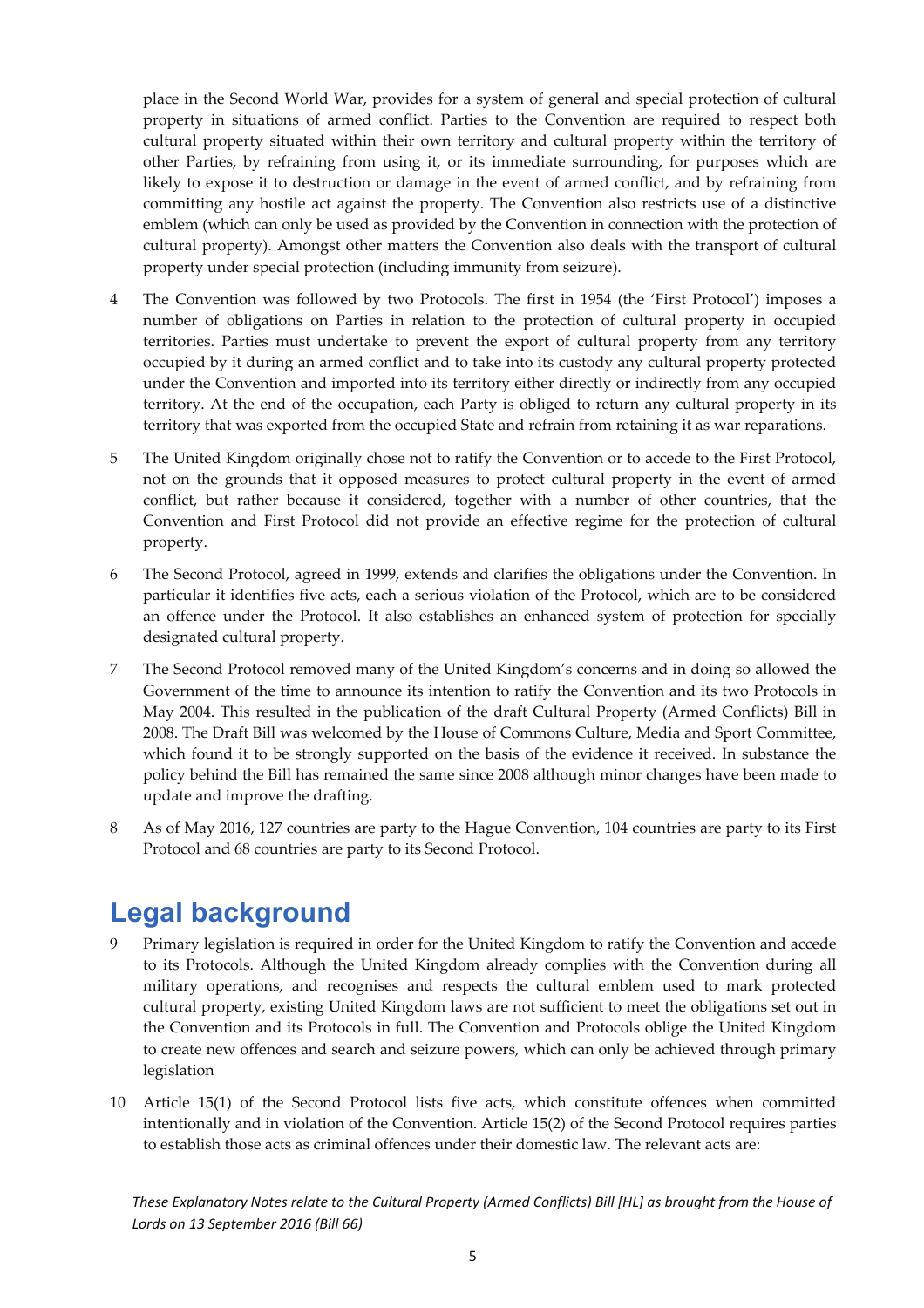- Making cultural property under enhanced protection the object of attack;
- Using cultural property under enhanced protection or its immediate surroundings in support of military action;
- Extensive destruction or appropriation of cultural property protected under the Convention and the Second Protocol;
- Making cultural property protected under the Convention and the Second Protocol the object of attack;
- Theft, pillage or misappropriation of, or acts of vandalism directed against cultural property protected under the Convention.
- The behaviour which Article  $15(1)(a)$  and  $(d)$  seeks to criminalise (making cultural property the object of attack) is partially covered by existing offences under section 1(1) of the Geneva Conventions Act 1957, section 51 of the International Criminal Court Act 2001, and section 1 of the International Criminal Court (Scotland) Act 2001. However, neither offence is sufficient for the following reasons:
	- in neither case is the definition of the property protected sufficient to encompass attacks directed at all forms of cultural property, as defined in Article 1 of the Hague Convention;
	- the offences are more restricted than the offences under Article 15(1) of the Second Protocol.
- 12 There is no equivalent offence to Article 15(1)(b) of the Second Protocol (using cultural property under enhanced protection in support of military action).
- 13 A breach of Article 8(2)(b)(xiii) (destroying or seizing the enemy's property unless such destruction or seizure be imperatively demanded by the necessities of war) of the Statute of the International Criminal Court is a criminal offence under section 51 of the International Criminal Court Act 2001, and section 1 of the International Criminal Court (Scotland) Act 2001. These offences, though not specifically directed at cultural property would cover the behaviour criminalised under Article  $15(1)(c)$ . However, the offences do not apply in relation to non-international conflicts; and the jurisdiction we have taken to prosecute this offence is not sufficiently wide to meet our obligations under Article 16 of the Second Protocol.
- 14 There are also a number of existing offences in domestic law which could be used to prosecute the behaviour covered by Article 15(1)(e). However, the UK Government's jurisdiction to prosecute United Kingdom nationals for the existing domestic offences committed outside the United Kingdom only applies where they are subject to military discipline, or in the service of the Crown and acting (or purporting to act) in the course of their employment. This is not sufficient even to satisfy the more limited jurisdictional requirements for this offence. For example, it would not enable the United Kingdom to prosecute a United Kingdom national, in the context of an armed conflict, which is taking place in a state that is a Party to the Convention, for the intentional vandalism of cultural property done in a personal capacity.
- 15 Article 16 of the Convention describes the distinctive emblem of the Convention. Article 17 sets out conditions for its use, and provides that any other uses shall be forbidden. Under Article 85(3)(f) of Protocol 1 Additional to the Geneva Conventions 1977, perfidious use of the cultural emblem is a grave breach of the Protocol. This is also an offence under the law of England and Wales ‐ see section 1(1) of the Geneva Conventions Act 1957. However forbidden uses of the cultural emblem under Article 17 of the Convention would not in most cases be considered to be "perfidious". Furthermore the Hague Convention has a broader application than the Additional Protocol 1 to Geneva Conventions – i.e. the Hague Convention applies in the event of an armed conflict not of an international character within the territory of one of the High Contracting Parties. Hence legislation is needed to implement the obligation under Article 17 of the Convention to ensure that the emblem is not abused.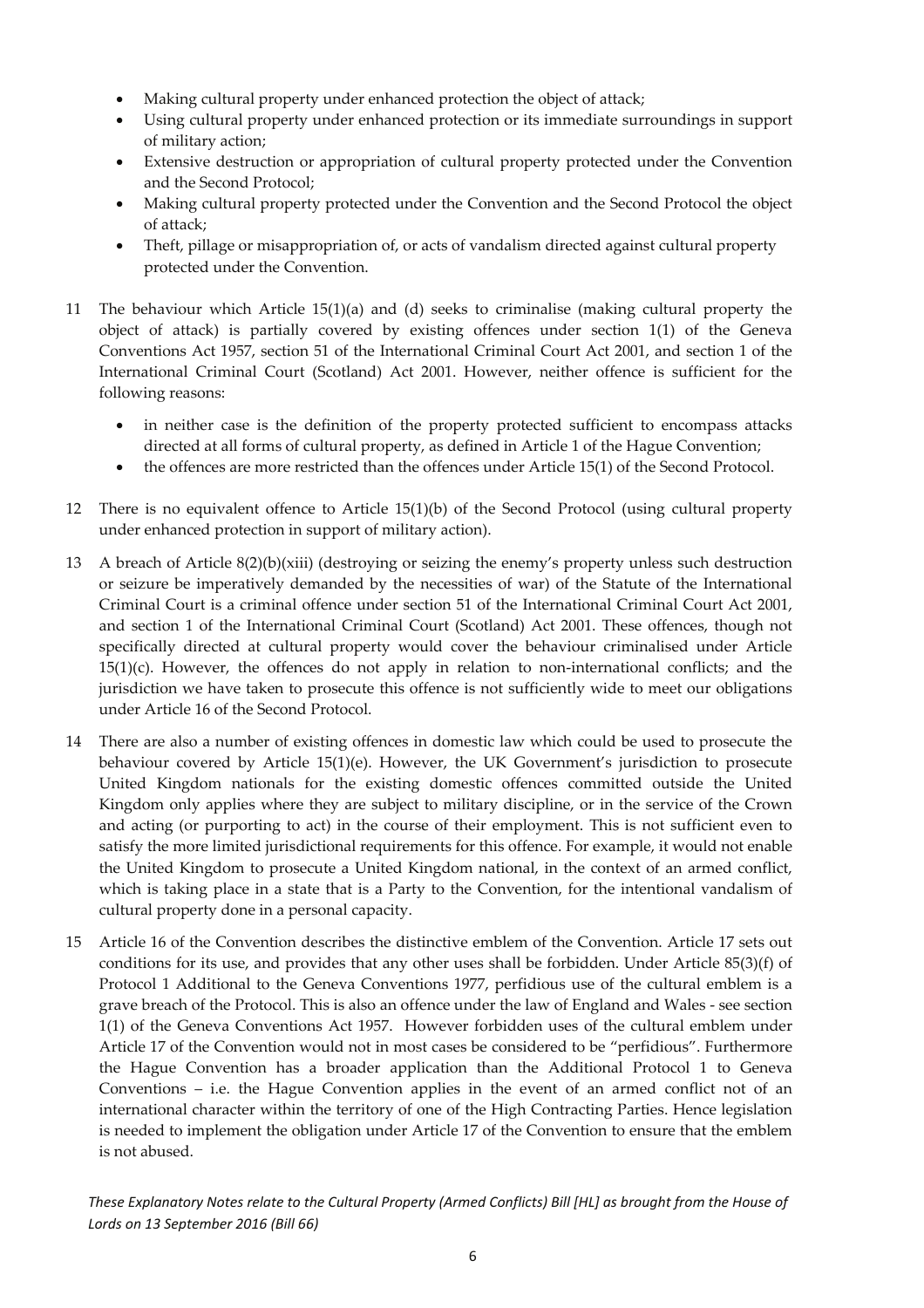- 16 The Convention and Protocols also impose obligations on Occupying States and other Parties to take measures to suppress any illicit export of cultural property from occupied territories and return any cultural property protected by the Convention at the end of hostilities. In particular, paragraph 1 of the First Protocol requires a Party to prevent the exportation of cultural property from territory occupied by it, and to take into its custody any cultural property imported into its territory from another occupied territory. It also obliges Parties to undertake to return any such property at the close of hostilities. Article 21(b) of the Second Protocol requires Parties to adopt the legislative, administrative or disciplinary measures necessary to suppress any illicit export, other removal or transfer of ownership from occupied territory in violation of the Convention or the Second Protocol.
- 17 There is existing United Kingdom legislation in this field such as the Return of Cultural Objects Regulations 1994 (as amended), the Dealing in Cultural Objects (Offences) Act 2003 and the Iraq (United Nations Sanctions) Order 2003 and Export Control (Syria Sanctions) (Amendment) Order 2014. However, these are not sufficient to enable the United Kingdom to comply fully with its obligations under the Convention and Protocols, due to differences in application and scope.
- 18 Article 14 of the Convention requires Parties to give immunity from "seizure, placing in prize, or capture" to any cultural property which is protected under Articles 12 (Transport under special protection) or 13 (Transport in urgent cases), and to the means of transport exclusively engaged in transferring protected cultural property. Although some property and transport would already be covered by existing legislation, such as the State Immunity Act 1978 and the Diplomatic Privileges Act 1964, these only apply to state owned property, so legislation is needed to ensure that cultural property and transport is afforded the necessary protection whilst it is in the United Kingdom.

## **Territorial extent and application**

- 19 The Bill will extend to England and Wales, Scotland and Northern Ireland.
- 20 The table in Annex A summarises the position regarding territorial extent and application in the United Kingdom. It also summarises the position regarding legislative consent motions and matters relevant to Standing Orders 83J to 83X of the Standing Orders of the House of Commons relating to Public Business.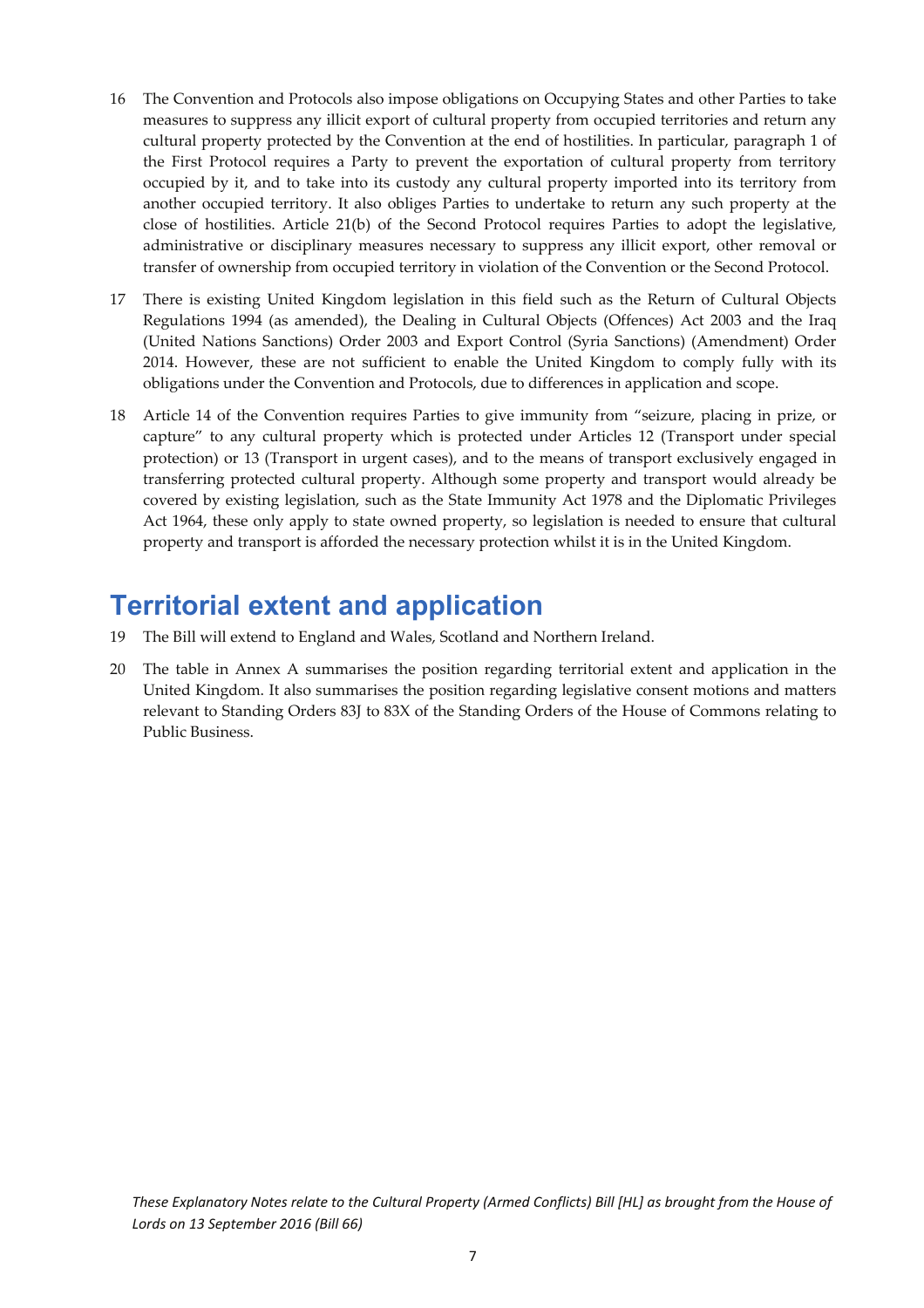## **Commentary on provisions of Bill**

### **Part 1: KEY DEFINITIONS**

21 This Part provides definitions of terms used within the Bill.

### **Part 2: SERIOUS VIOLATION OF THE SECOND PROTOCOL**

#### Clause 3: Offence of serious violation of Second Protocol

- 22 *Subsection (1)* creates a new criminal offence, a serious violation of the Second Protocol, which is committed where a person intentionally does an act listed in Article 15(1) of the Second Protocol knowing that the property to which the act relates is cultural property. The five acts listed in Article 15(1) are as follows:
	- a. making cultural property under enhanced protection the object of attack;
	- b. using cultural property under enhanced protection or its immediate surroundings in support of military action;
	- c. extensive destruction or appropriation of cultural property protected under the Convention and the Second Protocol;
	- d. making cultural property protected under the Convention and the Second Protocol the object of attack; and
	- e. theft, pillage or misappropriation of, or acts of vandalism directed against, cultural property protected under the Convention.
- 23 *Subsection (1)(b)* stipulates that the act concerned must violate the Convention or the Second Protocol (which reflects the wording of Article 15(1)). In order to prosecute an offence based on Article 15(1) of the Second Protocol it is therefore necessary to identify how the act set out at Article 15(1) violates the Convention or Second Protocol. For example, if the military forces of a Party to the Convention were to make cultural property protected by the Convention and Second Protocol the object of an attack (an act specified in Article 15(1)(d)), this would constitute a violation of the obligation in Article 4(1) of the Convention to refrain from any act of hostility against such property. In contrast, the same act would not constitute such a violation if the obligation in Article 4(1) was waived on the basis of military imperative as permitted by Article  $4(2)^1$ . Acts will not be covered if they occur in peacetime – relevant provisions of the Convention and the Second Protocol2 apply in the event of war or armed conflict between two or more Parties<sup>3</sup> or an occupation of the territory of a Party<sup>4</sup> as well as in the event of armed conflicts "not of an international character" occurring within the territory of one of the Parties<sup>5</sup>.

<sup>&</sup>lt;sup>1</sup> Article 4(2) of the Convention is refined by Article  $6(a)$  of the Second Protocol.

<sup>&</sup>lt;sup>2</sup> Articles 18 and 19 of the Convention, Article 3 and 22 of the Second Protocol.

<sup>&</sup>lt;sup>3</sup> See Article 18(1) of the Convention.

<sup>4</sup> See Article 18(2) of the Convention.

<sup>5</sup> See Article 19 of the Convention and Article 22 of the Second Protocol.

These Explanatory Notes relate to the Cultural Property (Armed Conflicts) Bill [HL] as brought from the House of *Lords on 13 September 2016 (Bill 66)*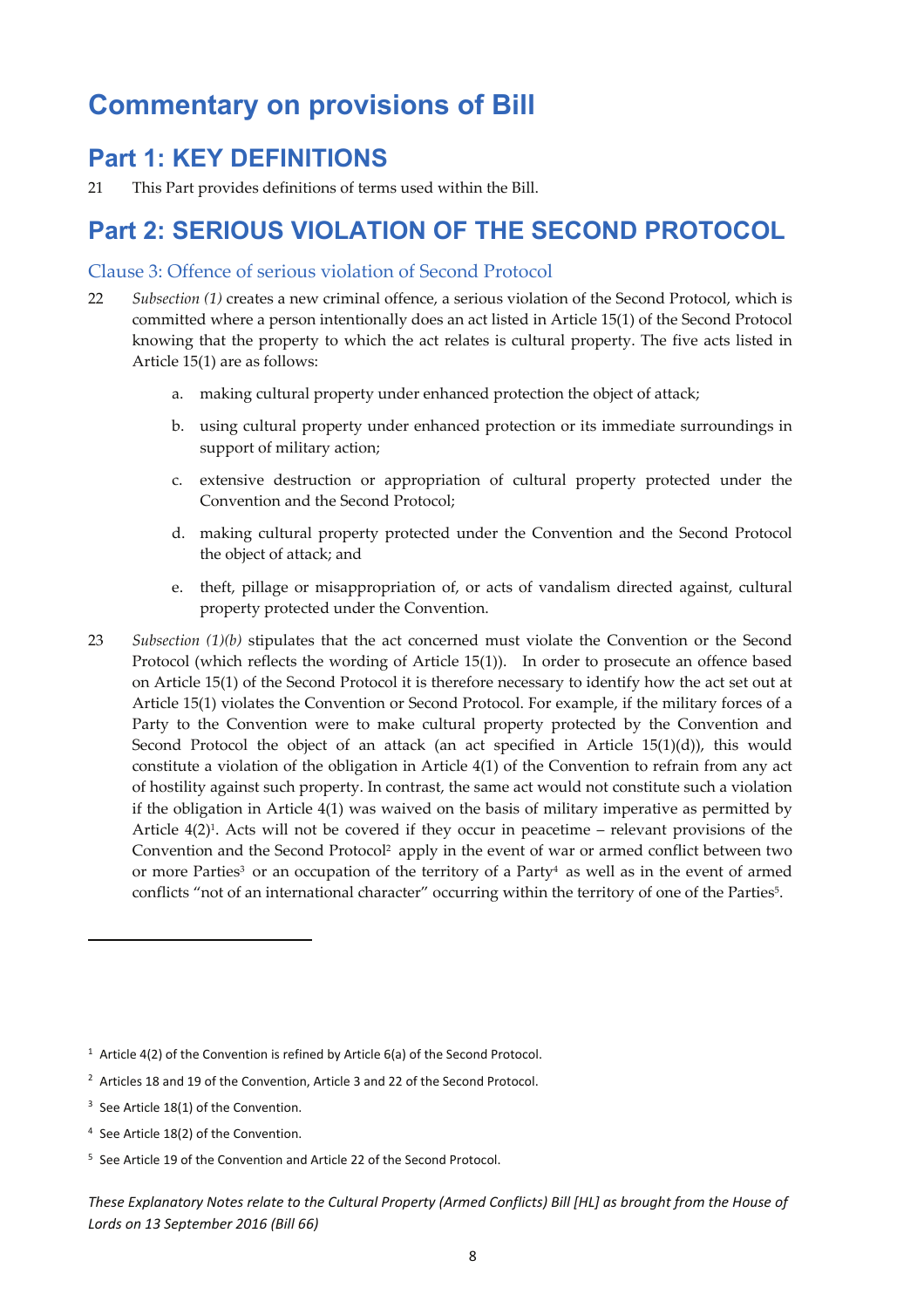- 24 Articles 15(1)(a) and (b) of the Second Protocol set out offences against cultural property under "enhanced protection". The Second Protocol sets out a system whereby cultural property in countries which are parties to the Second Protocol can be granted enhanced protection<sup>6</sup>. Such protection is only granted to cultural property which is "of the greatest importance for humanity"7. Enhanced protection status is very rare; there are currently only 10 pieces of cultural property that have received enhanced protection worldwide and they are all World Heritage Sites. Article 12 of the Second Protocol obliges the Parties to a conflict to refrain from making cultural property under enhanced protection "the object of attack or from any use of the property or its immediate surroundings in support of military action." The threshold for receiving enhanced protection is very high and therefore it is unlikely that such offences will in practice be committed.
- 25 Article 15(1)(c) and (d) deal with offences against cultural property which is protected by both the Convention and the Second Protocol. Damage to cultural property in a country which is not a Party to both the Convention and the Second Protocol will not be covered by these offences.
- 26 Article 15(1)(e) covers theft, pillage or misappropriation, or acts of vandalism directed against, cultural property protected under the Convention. This offence is the most likely to be prosecuted of the five Article 15 offences since it will apply to offences against cultural property committed in the many countries which have ratified the Convention regardless of whether they are also Parties to the Second Protocol.
- 27 Action taken by the armed forces of a country which is not a Party to the Convention or the Second Protocol, and is not therefore bound by the obligations set out in the Convention and the Protocol, will not amount to an offence under this clause, since the requirement under clause 3(1)(b) that there must be a violation of the Convention or the Second Protocol will not be satisfied. Article 16(2)(b) of the Second Protocol makes it clear that members of the armed forces and nationals of a State which is not a Party to that Protocol do not incur individual criminal responsibility by virtue of the Second Protocol unless they are serving in the armed forces of a State which is a Party to the Protocol.
- 28 The remaining subsections of this clause make provision about jurisdiction, implementing the requirements of Article 16(1) of the Second Protocol. *Subsection (2*) makes it clear that for each of the offences described in Article 15(1) of the Second Protocol, the act can take place within the United Kingdom or in another country.
- 29 By s*ubsection (3)* both United Kingdom and non‐ United Kingdom nationals can be prosecuted for a serious violation of the Second Protocol in relation to the acts set out at Article 15(1)(a)‐(c) of the Second Protocol.
- 30 In contrast, *subsection (4)* provides that in relation to the acts set out at Article 15(1)(d)‐(e) of the Second Protocol (which are considered less serious) the criminal offence can only be committed outside the United Kingdom by a United Kingdom national or a person subject to United Kingdom service jurisdiction.
- 31 *Subsections (5) and (6)* define the terms "United Kingdom national" and "person subject to

<sup>&</sup>lt;sup>6</sup> See Articles 10-14 of the Second Protocol.

<sup>7</sup> See Article 11 of the Second Protocol.

These Explanatory Notes relate to the Cultural Property (Armed Conflicts) Bill [HL] as brought from the House of *Lords on 13 September 2016 (Bill 66)*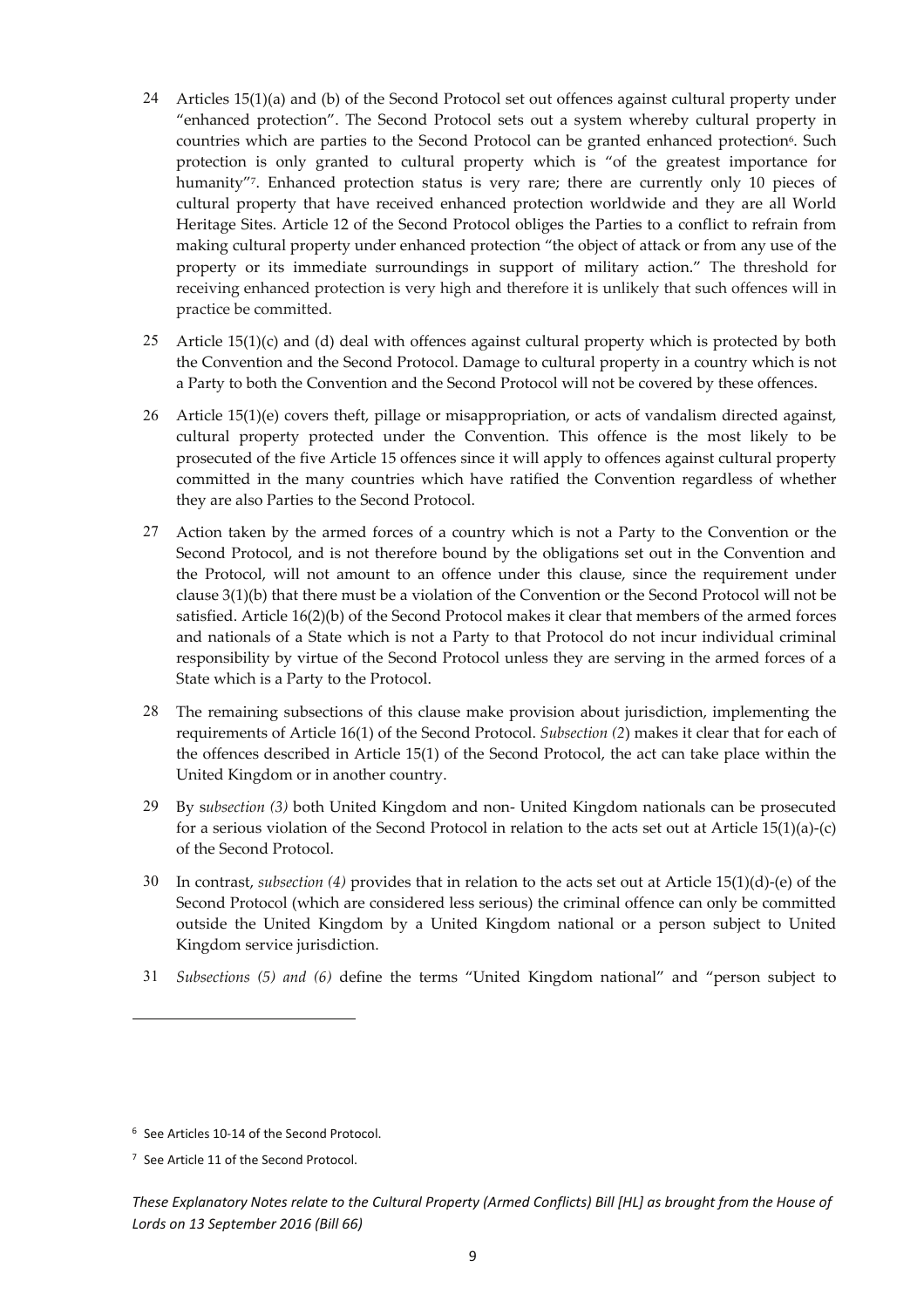United Kingdom jurisdiction" for the purposes of Part 2 of the Bill.

#### Clause 4: Ancillary offences

- 32 This clause is necessary to implement fully the obligation in Article 16 of the Second Protocol to establish extra-territorial jurisdiction for the offences set out in Article 15. The requirement in Article 15(2) to extend criminal responsibility to persons other than those who directly commit the act described in Article 15(1) means that the obligation to establish extra‐territorial jurisdiction applies to ancillary offences as it does to the principal offence. Clause 4 therefore sets out provisions about jurisdiction in respect of specified ancillary offences which mirror those for the principal offence set out in clause 3.
- 33 *Subsection (1)* provides that an offence which is ancillary to the offence of a serious violation of the Second Protocol (clause 3) may be committed in the United Kingdom or elsewhere. This mirrors clause 3(2).
- 34 *Subsection (2)* provides that any person may be prosecuted for an ancillary offence in relation to any of the acts listed in Article 15(1)(a)‐(c) of the Second Protocol, regardless of their nationality. This mirrors clause 3(3).
- 35 *Subsection (3)* provides that a person may only be prosecuted in connection with an ancillary offence concerned with the acts listed in Article 15(1)(d) or (e) of the Second Protocol, if he or she is a United Kingdom national, or is subject to United Kingdom service jurisdiction. This mirrors clause 3(4).
- 36 *Subsections (4), (5), and (6)* define what is meant by "an offence that is ancillary to an offence under section 3" for the purposes of this Part, taking account of the differences in criminal law between each jurisdiction of the United Kingdom. These definitions include only those ancillary offences where there is any uncertainty as to their extra‐territorial application. Where the existing law is clear as to extra-territorial application, no provision is made. For example, the offences of encouraging or assisting an offence under sections 44 to 46 of the Serious Crime Act 2007 ("the 2007 Act") are not included in *subsection (4)* because section 52 of the 2007 Act already makes express provision about extra‐territorial jurisdiction for those offences.
- 37 *Subsection (7)* ensures that the provision made in relation to ancillary offences applies not only to offences which are ancillary to the principal offence, but also to offences which are ancillary to ancillary offences. This subsection would apply, for example, where a person had destroyed evidence in order to conceal an attempt by a friend to steal cultural property protected under the Convention. The person who destroyed the evidence would be guilty of an offence under section 5 of the Criminal Law Act 1967, an offence which would be ancillary to the ancillary offence committed by the friend of attempting to commit a serious violation of the Second Protocol.

#### Clause 5: Responsibility of commanders and other superiors

- 38 This clause provides for an additional form of criminal responsibility, namely that of commanders and superiors for the acts of their subordinates. Such criminal responsibility complies with general principles of international law referred to in Article 15(2) of the Second Protocol and is contained within the Statute of the International Criminal Court, which is regarded as an authoritative statement of the general principles of international law in relation to criminal liability. The wording of the section is based on Article 28 of that Statute and similar provision is made in section 65 of the International Criminal Court Act 2001. As *subsection (6)* makes clear, courts will be obliged to take account of the jurisprudence of the International Criminal Court in interpreting and applying this clause.
- 39 The wording in *subsections (2) and (4)* draws a distinction between the standards expected of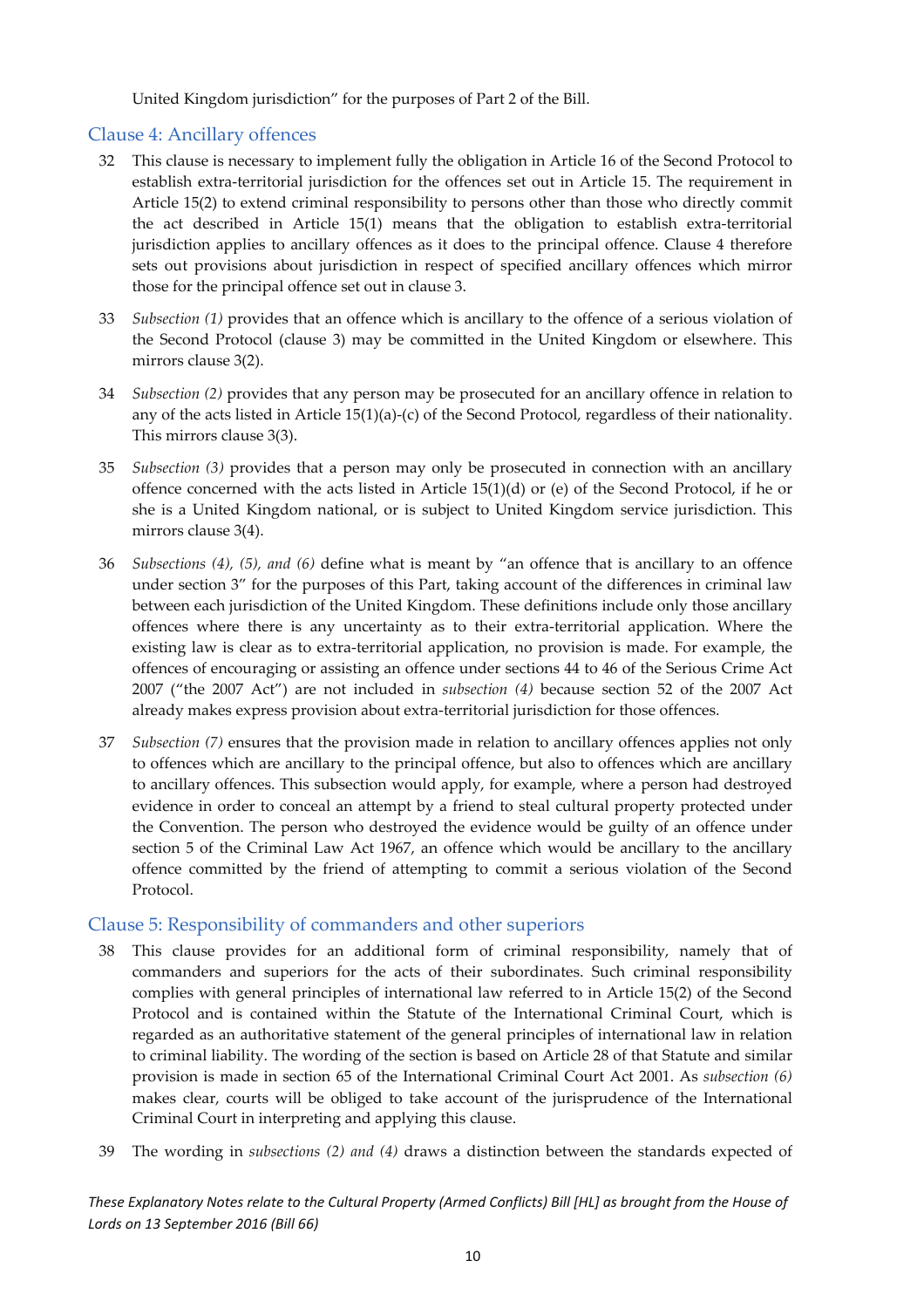military and quasi-military commanders in relation to military forces under their command, and other superiors such as government officials or heads of civilian organisations, as it is recognised that the latter may not have the same degree of control over the actions of their subordinates. A commander will incur liability under this provision where he or she knew, or owing to the circumstances at the time should have known, that his or her forces were committing an offence. On the other hand, a superior other than a commander will only be liable where he or she knew or consciously disregarded information indicating that the subordinate was committing an offence.

40 *Subsection (1)* makes it clear that liability under this provision is a form of aiding and abetting. Under section 8 of the Accessories and Abettors Act 1861, which extends to England and Wales and Northern Ireland, a person who has aided or abetted the commission of an offence is liable to be prosecuted, and is subject to the same penalty, as a principal offender. In Scotland broadly equivalent provision is made in relation to statutory offences by section 293 of the Criminal Procedure (Scotland) Act 1995. *Subsection (7)* makes it clear that this section does not preclude any criminal liability which arises apart from this clause. So if a commander is prosecuted under this clause, they could still also be prosecuted as a principal offender.

#### Clause 6: Penalties

41 This clause provides for the maximum penalty for the offence of serious violation of the Second Protocol, and for offences which are ancillary to such offences.

#### Clause 7: Consent to prosecutions

42 This clause ensures that prosecutions for the offence of serious violation of the Second Protocol, or for related ancillary offences, may only be brought in England and Wales with the consent of the Attorney General. In Northern Ireland, the consent of the Director for Public Prosecutions for Northern Ireland is required. No equivalent provision is made in relation to Scotland as the position of the Lord Advocate as master of the instance in relation to all prosecutions in Scotland means that such provision is unnecessary.

### **Part 3: CULTURAL EMBLEM**

#### Clause 8: The cultural emblem

43 This clause defines the cultural emblem introduced by the Convention to identify cultural property which is protected under the Convention. Article 17 of the Convention permits use of the cultural emblem to identify cultural property or for personnel engaging in protecting such property.

#### Clause 9: Offence of unauthorised use

44 This clause creates a new offence of unauthorised use of the cultural emblem. This implements the obligation under Article 17 of the Convention to prevent use of the emblem except as authorised by the Convention. It is also an offence to use another design which is capable of being mistaken for the emblem because it so closely resembles it. The offence is punishable by a fine, and proceedings may only be brought with the consent of the Director of Public Prosecutions in England and Wales, or, in Northern Ireland, the Director of Public Prosecutions for Northern Ireland. No consent requirement is made in relation to Scotland as the position of the Lord Advocate as master of the instance in relation to all prosecutions in Scotland means that such provision is unnecessary.

#### Clause 10: Use authorised by appropriate national authority

45 *Subsection (1)* gives to the appropriate national authority the power to give permission for particular uses of the cultural emblem as being "authorised" for the purposes of this part of the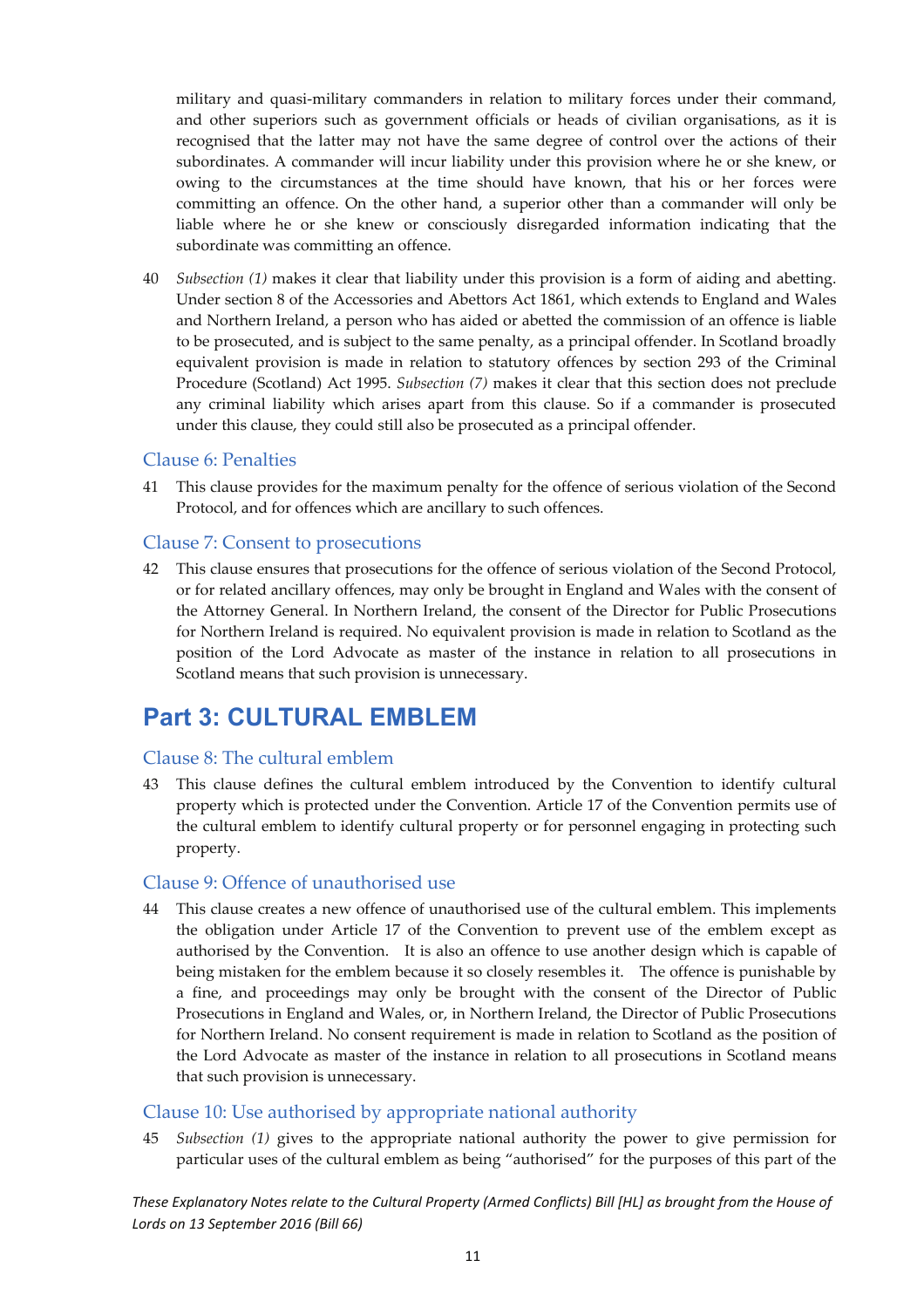Bill. "Appropriate national authority" is defined in clause 15 of the Bill as the Secretary of State, in relation to England, and the devolved administrations in the other parts of the United Kingdom. Permission which has been given may be withdrawn. *Subsection (2)* imposes an additional requirement where the cultural property concerned is immovable cultural property. In this case, a copy of the permission given must be displayed with the emblem. For example a certificate signed by the Secretary of State would be sufficient evidence of permission in England.

#### Clause 11: Other authorised use: moveable property

- 46 This clause provides that the cultural emblem can be used to identify moveable cultural property, whilst the cultural emblem triangle can be used to identify cultural property undergoing protected transportation under Article 12 or 13 of the Convention. Article 12 of the Convention provides for the transfer of cultural property to take place under special protection, in accordance with the procedures set out in the Regulations for the execution of the Convention. Article 13 provides for such transfer in cases of urgency where it is not possible to follow those procedures.
- 47 For example, if an armed conflict were to occur in one part of the United Kingdom, the cultural emblem triangle could be displayed on moveable cultural property during its transportation under special protection to a refuge in an area of the United Kingdom not affected by the conflict. If the armed conflict occurred unexpectedly and protection of the cultural property was determined to be a matter of urgency, the cultural emblem triangle could be displayed on such property during its transportation without the procedures in the Regulations having been followed (provided a request under Article 12 had not previously been refused).

#### Clause 12: Other authorised use: personnel

48 This clause authorises the use of the cultural emblem to identify two classes of people. The first class consists of those personnel who have duties of control under the Convention in relation to cultural property, such as the representative for cultural property appointed under Article 2 of the Regulations, or the Commissioner General. The second class consists of personnel who have been designated by the appropriate national authority as being engaged in the protection of cultural property in the appropriate part of the United Kingdom. For example, if a cultural property expert is designated by the Secretary of State for the protection of cultural property in England, they would be authorised to wear an armlet bearing the cultural emblem when transporting cultural property for safekeeping.

#### Clause 13: Defences

- 49 This clause sets out three defences to the offence of unauthorised use of the cultural emblem (clause 9). Under *subsection (2)*, it is not an offence to use the cultural emblem for a purpose for which it had previously been lawfully used by the accused before this clause comes into force.
- 50 Under *subsection (3)* it is not an offence to use the emblem where it forms part of a trademark registered before the clause comes into force, and the trademark is being used lawfully in relation to the goods or services for which it was registered. An example of this could be a badge for a sports club.
- 51 Under *subsections (4) and (5)*, it is not an offence to use a design on goods provided that the design was applied to the goods by their manufacturer or someone trading in those goods before they came into the possession of the accused, and the person applying the design was using it lawfully in relation to the same type of goods before the clause comes into force. Use of the emblem by the manufacturer or trader would come within the terms of the defences set out in *subsections (2) and (3)* of this clause. The defence in *subsections (4) and (5)* is intended to ensure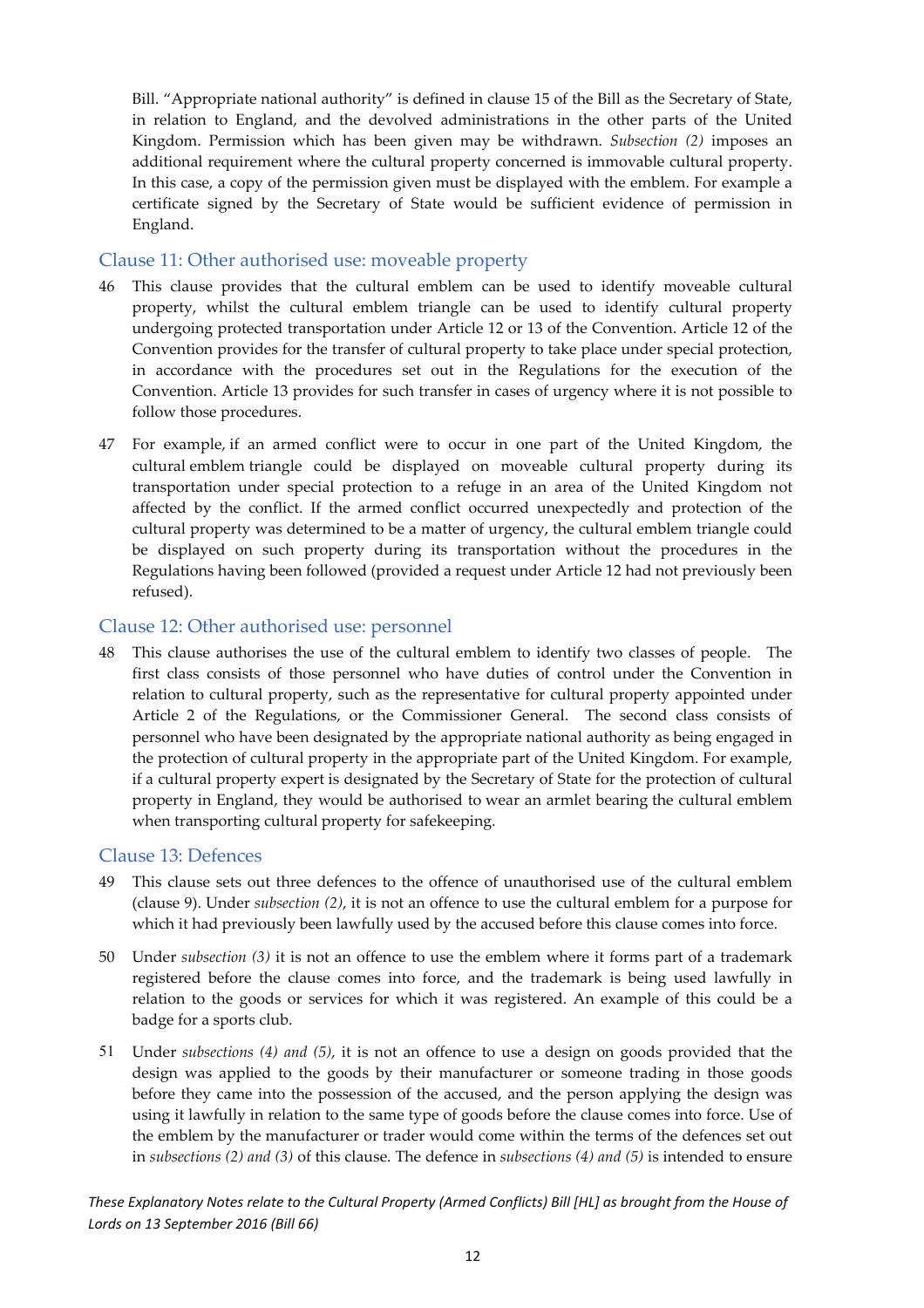that the purchaser of such goods does not commit an offence. For example, if a retailer sold T‐shirts printed with a design closely resembling the cultural emblem, he or she would not incur criminal liability for continuing to sell similar T‐shirts after the Bill becomes law. Any consumer who bought the T-shirts would also not incur criminal liability after the Bill becomes law. *Subsection (6)* makes it clear that, where the defendant can provide evidence that a defence exists, the burden to prove the offence still lies with the prosecution.

#### Clause 14: Forfeiture following conviction under section 9

52 This clause gives the court which convicts someone of the offence of unauthorised use of the emblem the power to order the forfeiture of the articles in respect of which the offence was committed, and where appropriate, their destruction.

#### Clause 15: "Appropriate national authority"

53 This clause defines the term "appropriate national authority" in relation to each part of the United Kingdom. That term is used in clauses 10 and 12 of the Bill.

### **Part 4: PROPERTY EXPORTED FROM OCCUPIED TERRITORY**

54 Under the First Protocol, the United Kingdom is under an obligation to take cultural property which has been exported from occupied territory and imported into the United Kingdom into its custody, and to return that property to the competent authorities at the close of hostilities. Further, under Article 21 of the Second Protocol, the United Kingdom must take measures to suppress any illicit export, other removal or transfer of ownership of cultural property from occupied territory in violation of the Convention or the Second Protocol. This Part of the Bill is intended to enable the United Kingdom to implement those obligations. Under paragraph 1 of the First Protocol all export of cultural property from occupied territory is prohibited.

#### Clause 16: "Unlawfully exported cultural property" etc.

- 55 This clause states what is meant by "unlawfully exported cultural property" for the purposes of this Part of the Bill. The cultural property in question must have been exported from occupied territory, and its export must have been unlawful under either the laws of the territory in question, or under rules of international law such as the First Protocol. The unlawful export need not have taken place after this Bill comes into force – cultural property unlawfully exported from occupied territory at any time after 1956 (when the First Protocol came into force) will come within the definition. So, for example, outstanding antiquities stolen in an occupied territory and smuggled out of that territory in the 1960s would fall within the definition of "unlawfully exported cultural property".
- 56 *Subsection (5)* makes clear that the test for "occupied territory" is drawn from Article 42 of the Regulations concerning the Laws and Customs of War on Land, done at the Hague, 18 October 1907. Under that provision: "Territory is considered occupied when it is actually placed under the authority of the hostile army. The occupation applies only to territory where such authority is established and in a position to assert itself."
- 57 *Subsection (6)* provides that, where the Secretary of State issues a certificate stating whether a particular territory is or was occupied by a Party to the First or Second Protocol or any other state, that certificate will be conclusive evidence of that fact. However, this does not mean that a certificate needs to be provided in all cases. Alternative evidence may be provided to prove the status of a particular territory.

#### Clause 17: Offence of dealing in unlawfully exported cultural property

58 *Subsection (1)* makes it an offence to deal in cultural property which has been unlawfully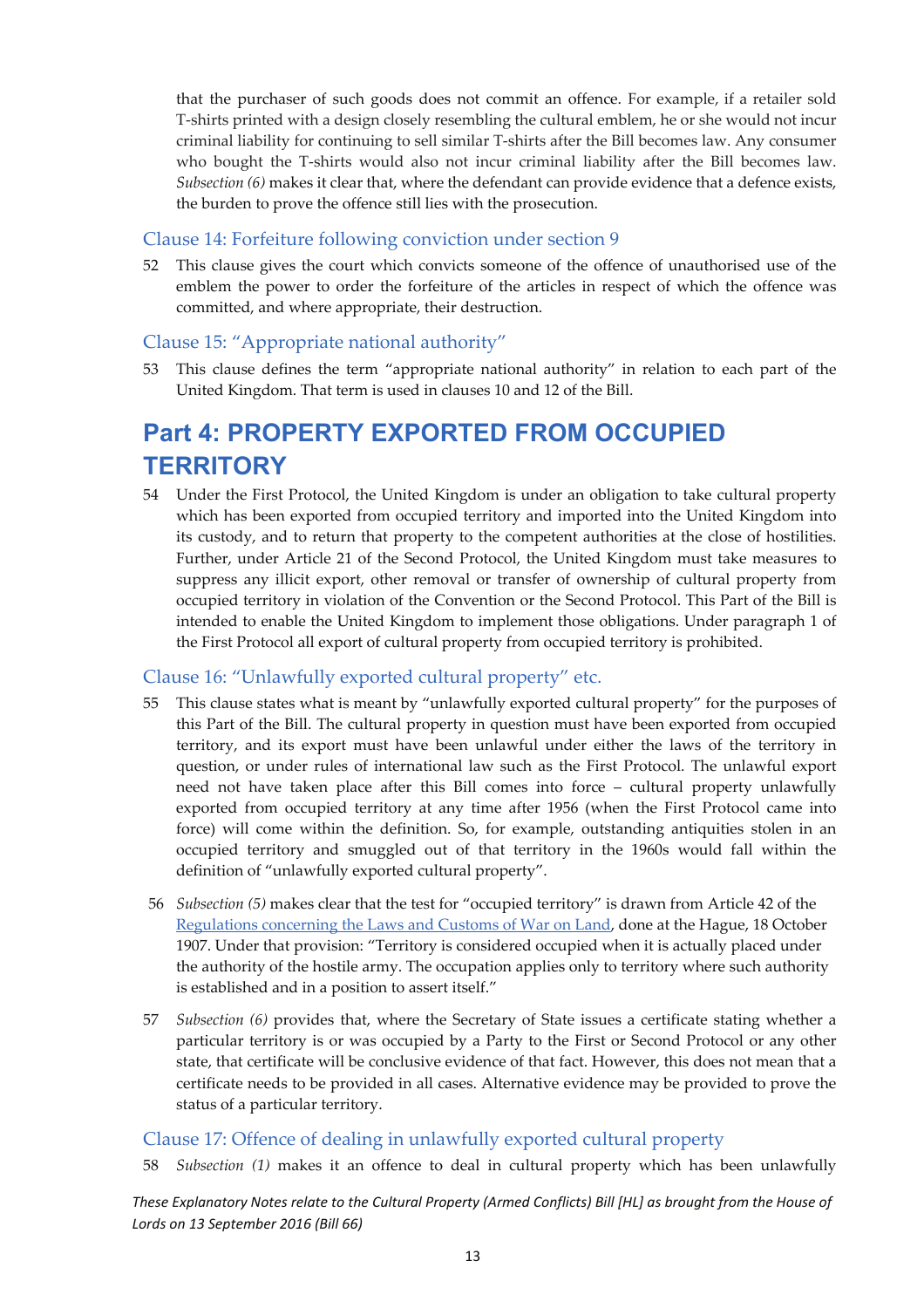exported from occupied territory, if the perpetrator either knew or had reason to suspect that the cultural property concerned had been unlawfully exported.

- 59 *Subsection (2)* ensures that an offence is only committed where the property concerned is imported into the United Kingdom after the commencement of this clause. No offence will be committed in relation to cultural property which is not imported into the United Kingdom.
- 60 *Subsections (3), (4) and (5)* define "dealing" for the purpose of this section, identifying each of the activities which may result in the commission of an offence. *Subsection (3)(b) and (c)* provide for activities where a person may not have directly dealt with the unlawfully exported cultural property themselves. An example under *subsection 3(c)* would be where an antiquities dealer Y makes arrangements for a statue to be sold at auction, knowing that it is unlawfully exported cultural property, Y will be guilty of an offence, even if he or she does not actually "acquire" or "dispose" of the statue at any point themselves.
- 61 Under *subsections (6), (7) and (8)*, the offence is triable either in the crown court or the magistrates court. These subsections set out the maximum penalties following conviction in either the crown court or magistrates court.
- 62 A dealer does not commit an offence under this clause if, for example, they take temporary possession of a cultural object to enable them to carry out due diligence, or provide a valuation, only for them to discover that it has been unlawfully exported from an occupied territory. In such a scenario, the dealer could not be said to have 'acquired' the object, and therefore no dealing has taken place. They would also have lacked the requisite mental element or "*mens rea*<sup>"</sup> to commit the offence. In order to commit an offence in this context, a dealer would have to both "acquire" the object i.e. buy, hire, borrow or accept, and do so knowing, or having reason to suspect that it is unlawfully exported cultural property

#### Clause 18: Forfeiture in connection with dealing offence

63 This clause ensures that, where someone has been convicted of the offence of dealing with unlawfully exported cultural property, the court may order the forfeiture of that property, and may make further provision for its retention or disposal. The forfeiture provision is required in order for the United Kingdom to comply with its obligation to take into its custody cultural property imported into its territory either directly or indirectly from any occupied territory (see paragraph 2 of the First Protocol).

#### Clauses 19‐27: Forfeiture otherwise than in connection with offence and seizure and retention of property liable to forfeiture.

- 64 These clauses make provision for the forfeiture of cultural property otherwise than in connection with an offence. As with the forfeiture provision under clause 18, these provisions are required in order for the United Kingdom to comply with its obligation to take into its custody cultural property imported into its territory either directly or indirectly from any occupied territory (see paragraph 2 of the First Protocol).
- 65 Unlawfully exported cultural property is liable to forfeiture, provided that it has been imported into the United Kingdom after clause 19 comes into force. Forfeiture orders can only be made if an application is made to the Court within four months of the day on which either the property is seized under clause 23, or an order made for the retention of the property under clause 24 – see clause 27(1)(d).
- 66 Clause 21 provides that a court may decide to make a forfeiture order under clause 20 conditional on compensation being paid. This enables the court to protect the interests of a person who acquires cultural property in good faith not knowing that it was unlawfully exported from occupied territory. The court does not have power to order the payment of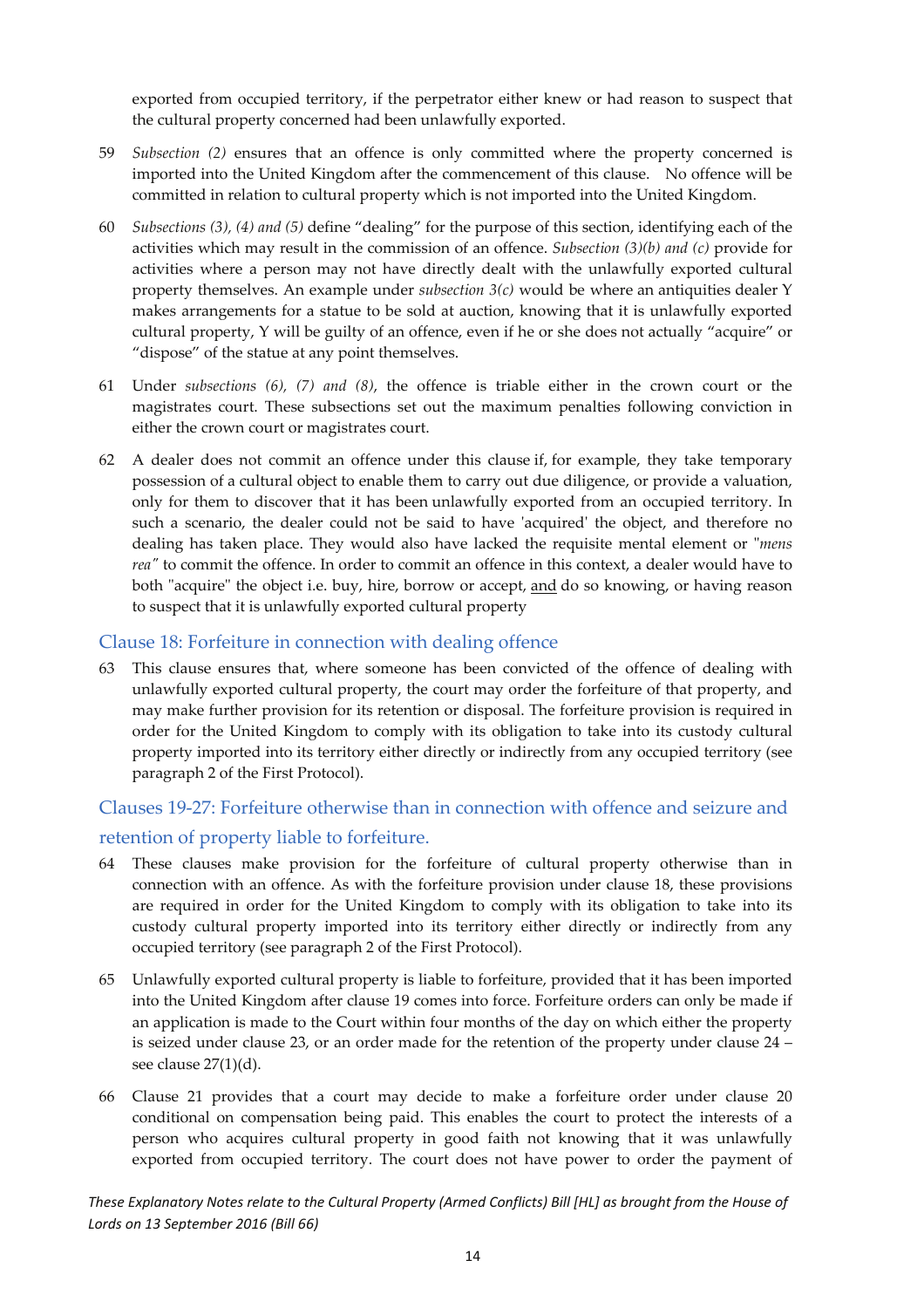compensation itself. Parties to the First Protocol are obliged to prevent export of cultural property from territory that they occupy during armed conflict and to return cultural property which is exported. In order to secure the return of unlawfully exported property, the Party which was in occupation is obliged to pay an indemnity to the holders in good faith of any cultural property (see paragraph 4 of the First Protocol). Compensation may be paid by the authorities which are seeking the return of the cultural property in question, or by the Secretary of State. If the compensation due has not been paid within four months of the date on which the forfeiture order was made, the order ceases to have any effect.

- 67 Clause 22 gives the court power to make an interim order for the safekeeping of property which is or may be the subject of an application for a forfeiture order under clause 20. For example, where cultural property is in a fragile condition and requires work to stabilise it, the court would be able to order that it should be transferred to the custody of a museum for the necessary conservation work to be carried out.
- 68 Clause 23 ensures that the police may apply to a justice of the peace, in England and Wales<sup>8</sup>, for a warrant authorising a constable to enter the premises identified in the warrant in order to search for cultural property which has been unlawfully exported from an occupied territory and, where such property is discovered as a result of the search, to seize it. The police must be able to demonstrate to the justice of the peace that there are reasonable grounds for believing that such cultural property is situated in the premises in question. The issue of a warrant under this clause is, in England and Wales<sup>9</sup>, subject to the safeguards set out in section 15 of the Police and Criminal Evidence Act 1984, and must be executed in accordance with the requirements in section 16 of that Act. *Subsection (3)* provides that someone exercising a power under such a warrant has authority to use reasonable force where this is necessary, for example, to gain access to the premises in question, or to open locked storage space. *Subsection (9)* has the effect that the additional powers of seizure from premises provided under section 50 of the Criminal Justice and Police Act 2001 will be exercisable in relation to the powers of seizure in this section.
- 69 Once cultural property has been seized under this provision, it must be retained by the police until either a forfeiture order is made under clause 20 or the property is returned or disposed of in accordance with clause 27.
- 70 Clause 24 gives a justice of the peace (or their equivalent in Scotland or Northern Ireland) the power to authorise the continued retention of property which was originally seized in connection with the investigation or prosecution of the offence of dealing in unlawfully exported cultural property, on the application of a constable. This may happen, for example, where cultural property was originally seized as evidence in relation to an offence of dealing in unlawfully exported cultural property, but either it is decided that no criminal proceedings should be brought, or any criminal proceedings brought result in the acquittal of the accused, so that the power under which the police originally seized that property no longer applies.
- 71 Under *subsection (2)*, once retention of the property has been authorised, it must be retained by

<sup>8</sup> In Scotland, a sheriff or summary sheriff; in Northern Ireland, a lay magistrate.

<sup>9</sup> In Scotland, issue and execution of a warrant must be carried out in accordance with the common law. In Northern Ireland, there is equivalent provision in Articles 17 and 18 or the Police and Criminal Evidence (Northern Ireland) Order 1989 (1989 No. 1341).

These Explanatory Notes relate to the Cultural Property (Armed Conflicts) Bill [HL] as brought from the House of *Lords on 13 September 2016 (Bill 66)*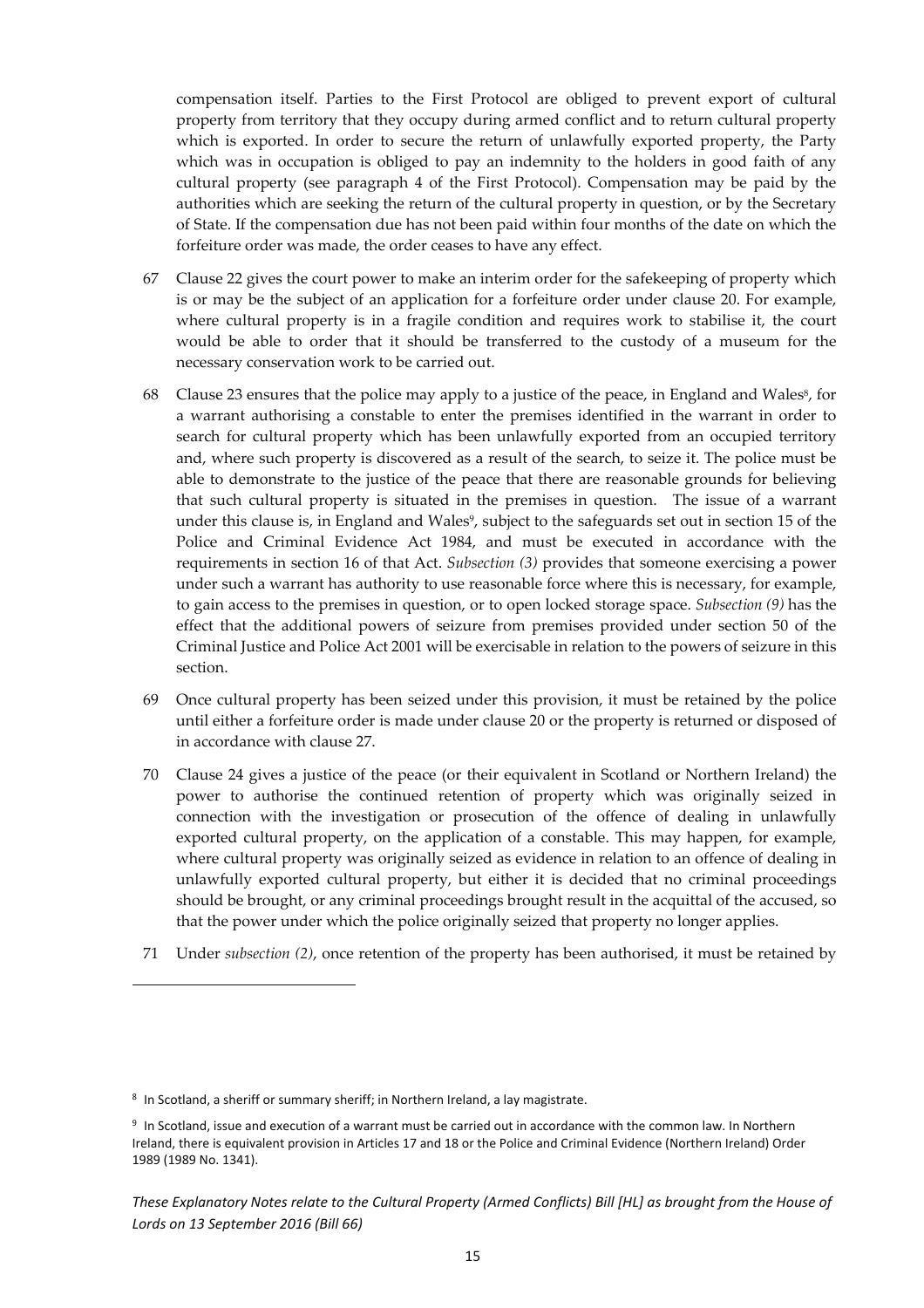the police until either the property is forfeited under clause 20 or the property is returned or disposed of in accordance with clause 27. An order for continued retention may only be made if the justice of the peace is satisfied that there are reasonable grounds for suspecting that the property may be liable to forfeiture under clause 19 (see *subsection (3*)). Property is liable to forfeiture under that clause where it is cultural property within the meaning of the Convention, it has been unlawfully exported from occupied territory, and it was imported into the United Kingdom after the commencement of clause 19.

- 72 *Subsection (6)* states that the Police (Property) Act 1897, and the related Act under the law of Northern Ireland, which make provision with respect to the disposal of property in the possession of the police, do not apply to property retained under clause 24(5).
- 73 Clauses 23(5) and 24(4) oblige the person who has custody of property which has been seized or retained to give notice to the owner (unless the property was seized in the presence of the owner or his employee/agent (see clause 23(6)). Clause 25 further provides that notices must be in writing and set out grounds for seizure/retention. Clause 25(2) and (3) explain how notice is to be given.
- 74 Clause 26 deals with property seized in connection with investigation or prosecution of the "dealing" offence under clause 17 which is not being held by the police. An example of this scenario would be if an object had been sent to a museum for expert advice on its provenance. Once the object is no longer needed for the investigation or prosecution of the clause 17 offence, it must be transferred to a constable as soon as is reasonably practicable (see *subsection (2)*). The police can then make an application to retain the property pending forfeiture or return or disposal.
- 75 Clause 27 imposes a duty on the person who has custody of cultural property which has been seized to return it to the owner, as soon as reasonably practicable, once forfeiture is no longer being pursued. However if it has not been reasonably practicable to return the cultural property to its owner within a period of twelve months, then the person who has custody may dispose of it as they think appropriate.

### **Part 5: PROPERTY REMOVED FOR SAFEKEEPING**

#### Clause 28: Immunity from seizure or forfeiture

- 76 Under Article 14 of the Convention, the United Kingdom is required to grant immunity from seizure to any cultural property which enjoys special protection under Article 12 of the Convention. Article 12 applies to cultural property which is being transported for safekeeping. The means of transport for cultural property which enjoys special protection must also enjoy immunity of seizure. Clause 28 of the Bill implements the United Kingdom's obligations under Article 14 of the Convention to ensure that such cultural property may not be seized or forfeited while it is in the United Kingdom.
- 77 As *subsections (3) and (4)* make clear, the immunity applies both to cultural property which is being transported to the United Kingdom, and to cultural property which is in transit through the United Kingdom *en route* to another destination for safekeeping. In the case of cultural property which is being transported to the United Kingdom, for which the United Kingdom has agreed to act as depositary (i.e. accepting the obligations to safeguard the property under Article 18 of the Regulations for the Execution of the Convention)*, subsection (5)* provides that the cultural property is protected while it remains in the custody of the Secretary of State, or any other person or institution which has been made responsible for the its safekeeping by the Secretary of State. If the cultural property leaves the custody of such an institution, for example if it is stolen, it is no longer protected, and may be seized by the police so that it can be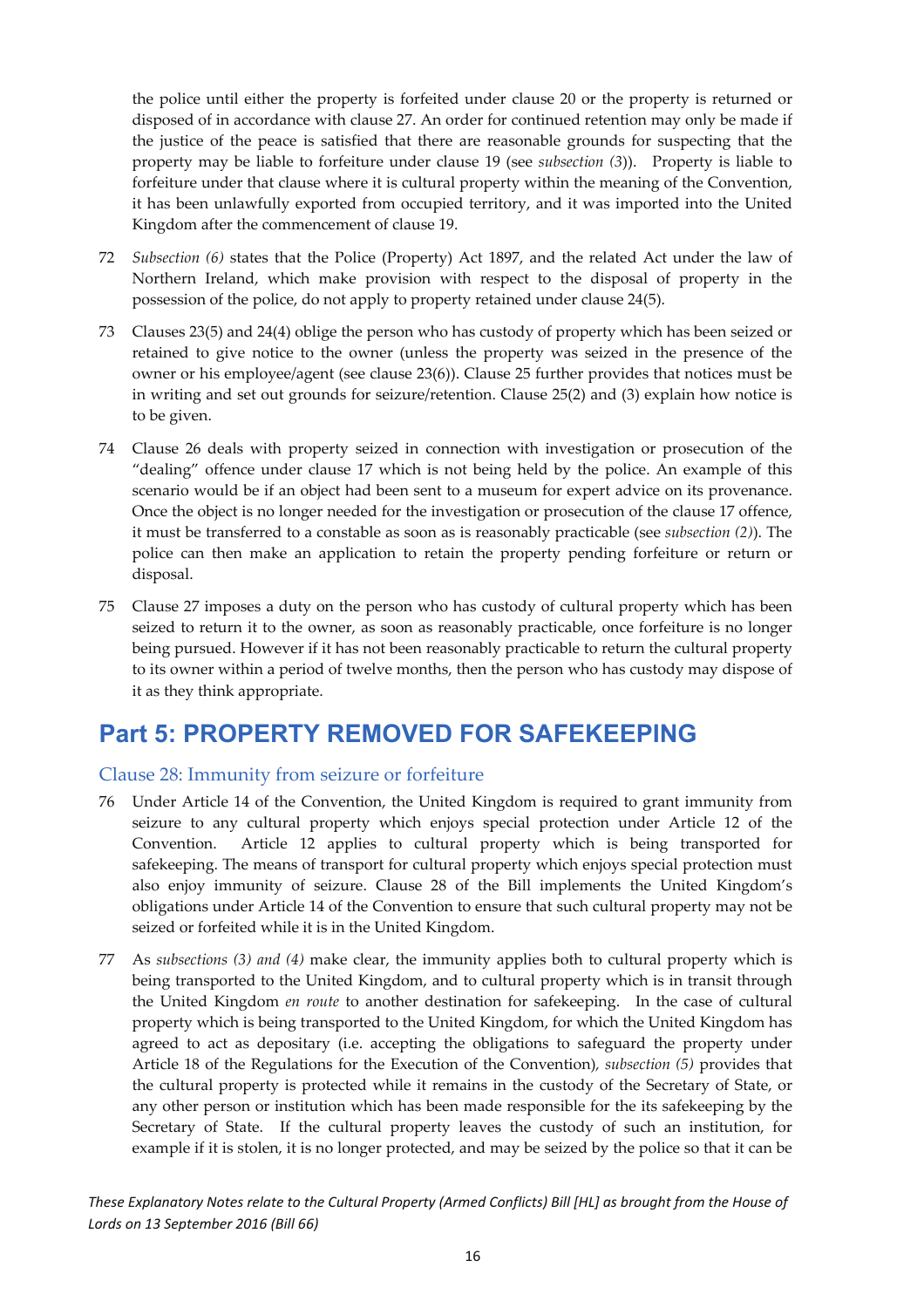returned to the institution in question.

- 78 *Subsection (7)* ensures that the same protection applies to any vehicle which is being used to transport cultural property protected under Article 12 of the Convention.
- 79 *Subsection (8)* sets out the extent of the protection which will be given to objects under this clause. It includes immunity against all forms of execution which might be made against an object protected under the clause, any order made in civil proceedings and any measure taken in criminal proceedings (or for the purposes of a criminal investigation) which might affect the control or custody of an object.

### **Part 6: GENERAL**

#### Clause 29: Liability of company officers for offences by company

80 This clause provides that, if an offence under this Bill is committed by a company or Scottish partnership with the consent or connivance of an officer of that company or partnership, then the officer will be guilty of an offence as well as the company or partnership. For example, this could cover the director of a company engaged as a private military contractor who agrees to or consciously fails to prevent the looting of protected cultural property by that company.

#### Clause 30: Crown application

81 This clause makes clear that all the provisions contained in the Bill apply to the Crown. This means for instance that enforcement powers, such as powers of entry, apply to premises used by or on behalf of the Crown (e.g. to government offices), and powers of seizure similarly apply to Crown property. The Bill will not, however, apply to the Queen in her private capacity. The clause makes clear that the Crown cannot be criminally liable, however this does not affect the criminal liability of persons in Crown service (e.g. civil servants).

#### Clause 31: Extent

82 The Bill will extend throughout the United Kingdom. In addition, under *subsection (2),* by Order in Council, its provisions can be extended to cover the Isle of Man and any British overseas territory.

### **Commencement**

83 The provisions in the Bill will be brought into force by regulations made by the Secretary of State in reliance on the power given in clause 32 of the Bill. The Bill will come into force in line with common commencement dates.

### **Financial implications of the Bill**

- 84 The financial effects to Consolidated Fund and National Loans Fund of this Act should be negligible. The only areas of additional expenditure likely to be incurred are through enforcement through compensating good faith purchasers of property which is to be returned to the previously occupied territory. It is not foreseen that expenditure under either of these headings will be significant.
- 85 An Impact Assessment setting out the financial implications of the Bill for all stakeholders has been published at: https://www.gov.uk/government/publications/cultural‐property‐armed‐conflicts‐bill
- 86 National heritage agencies and enforcement agencies will bear one-off familiarisation costs. Prosecuting/enforcement authorities may face some costs if a crime is committed but we believe this to be both unlikely in occurrence and low in cost. These are not businesses but public sector organisations.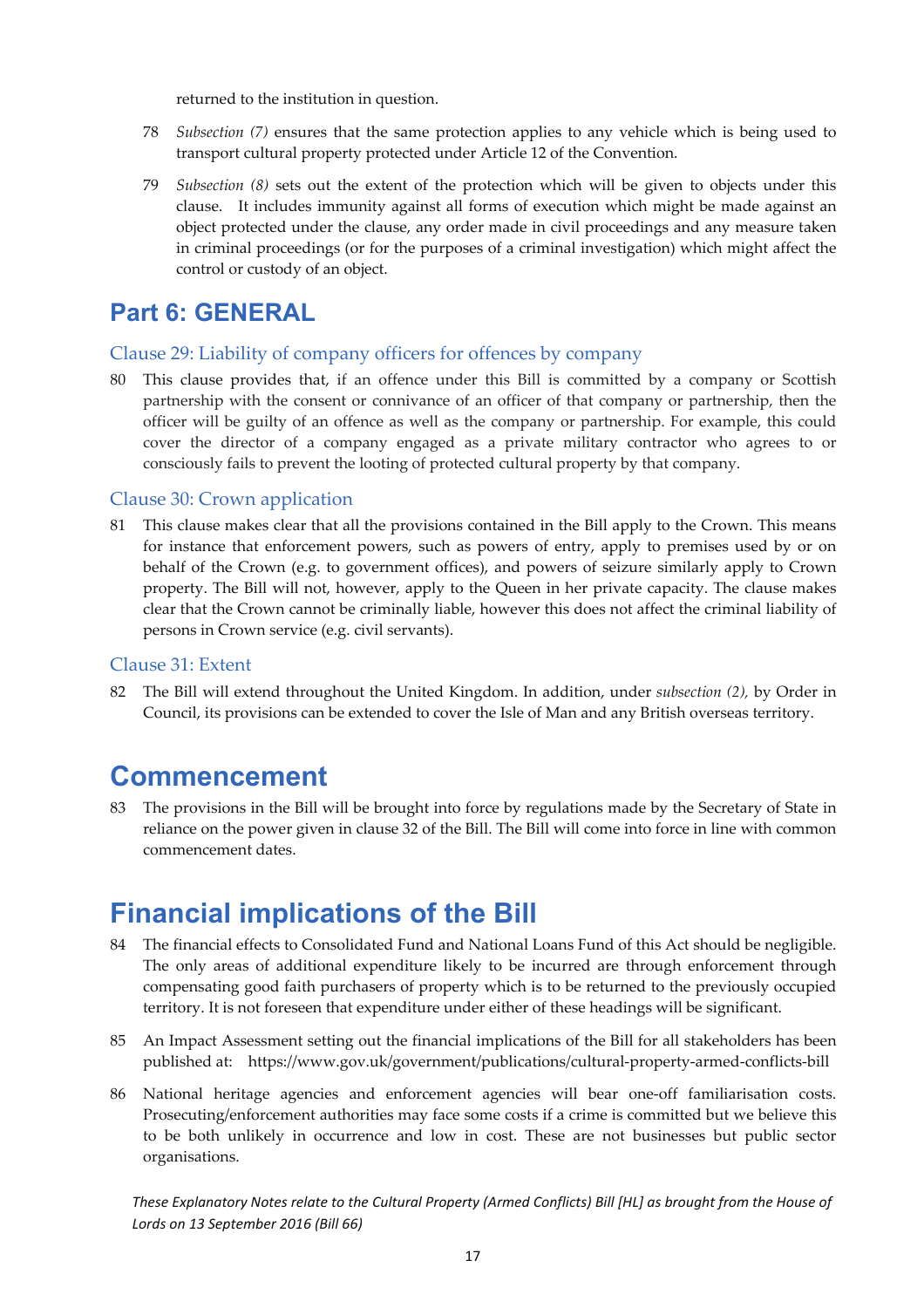- 87 On-going costs to dealers in cultural property will be nil as this legislation will not add any additional burden on them beyond the normal due diligence that they should undertake for any piece of cultural property that they wish to buy or sell. Dealers will not be required to do anything more than is required under existing practices. The familiarisation costs to dealers will be low; dealers will need to read and understand the new legislation.
- 88 Owners/ guardians of cultural property protected by the Convention may voluntarily choose to affix the cultural emblem to their cultural property to visibly demonstrate that is protected by the Convention. As this is voluntary, this cost is considered as indirect.

# **Compatibility with the European Convention on Human Rights**

- 89 Section 19 of the Human Rights Act 1998 requires the Minister in charge of a Bill in either House of Parliament to make a statement about the compatibility of the provisions of the Bill with the Convention rights protected by the Human Rights Act. The Secretary of State for the Department for Culture, Media and Sport, the Rt Hon Karen Bradley, MP, has made the following statement: "In my view the provisions of the Cultural Property (Armed Conflicts) Bill are compatible with the Convention rights."
- 90 The Bill engages Articles 6 (right to a fair trial), 7 (no punishment without law) and 8 (right to respect for private and family life) of the European Convention on Human Rights (the ECHR) and Article 1 of the First Protocol to the ECHR (right to peaceful enjoyment of possessions) but is compatible with the rights set out in those Articles.
- 91 Part 2 creates a new criminal offence of a serious violation of the Second Protocol. That offence is defined by reference to the acts defined as "offences" in Article 15(1) of the Second Protocol. This engages Article 7 of the ECHR, which includes a requirement that offences must be based in law which is sufficiently accessible, and the effects of which are reasonably foreseeable, so that an individual is able to foresee the consequences of his or her actions. The provisions relating to the Part 2 offence are readily accessible in the Bill and the Convention and two Protocols are set out in full in Schedules to the Bill. It is sufficiently clear from the Bill what conduct will amount to an offence. The Second Protocol forms part of the body of international criminal law, and reflects concepts used in other international instruments, which will be relevant to the extent that the provisions may be subject to judicial interpretation. Accordingly, these provisions comply with the requirements of Article 7 of the ECHR.
- 92 Article 7 of the ECHR is also potentially engaged by Part 3, which creates an offence of using the cultural emblem otherwise than as authorised and provides in clause 11 that use of the emblem is authorised where cultural property is undergoing protected transportation as provided for in Articles 12 and 13 of the Convention. Again, given that the Convention is set out in Schedule 1, it is sufficiently clear from the Bill what conduct is authorised by clause 11.
- 93 Part 3 also engages Article 1 of the First Protocol to the ECHR, which confers a right to peaceful enjoyment of possessions. Under clause 14, where a person is convicted of an offence of unauthorised use of the cultural emblem, the court may order the forfeiture of any article on which, or in connection with which, the emblem design was used. Such forfeiture would constitute a control of use of a person's possessions. It is, however, justified as being in the public interest, subject to conditions provided by law and proportionate. There is a public interest in protecting the integrity of the cultural emblem and Part 3 gives it equivalent protection to that afforded to other international emblems including the Red Cross. It is considered that clause 14 strikes a fair balance between this public interest and the property rights of the person concerned.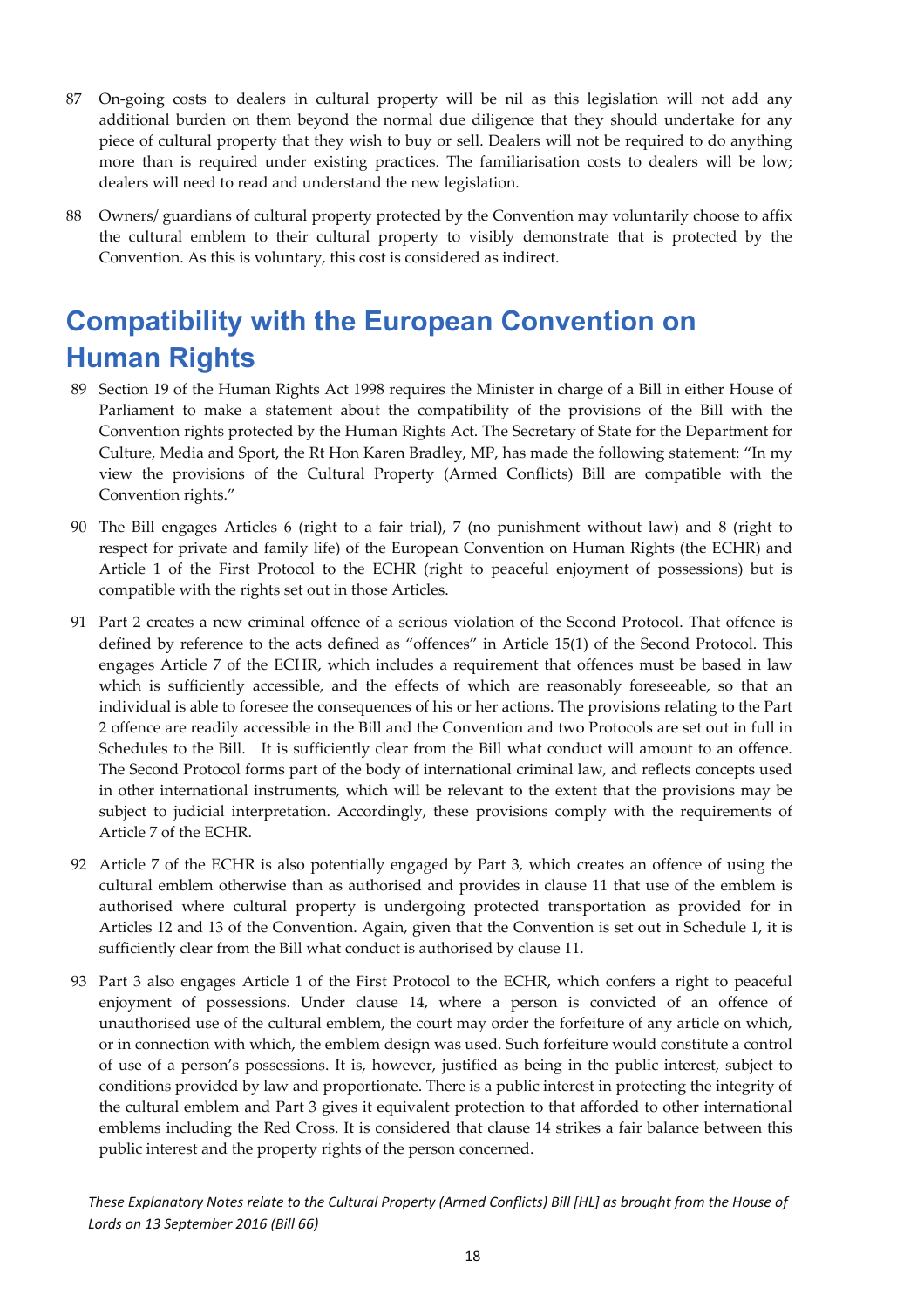- 94 Part 4 of the Bill potentially engages Articles 6, 7 and 8 of the ECHR and Article 1 of the First Protocol.
- 95 Articles 6 and 7 are potentially engaged by clauses 16 and 17, which define "unlawfully exported cultural property" and provide that it is an offence to deal in such property. Clause 16(3) defines "unlawful" export by reference to the laws of the territory from which the property is exported or any rule of international law, and clause 16(5) defines "occupied territory" by reference to the Hague Regulations of 190710. This potentially engages Article 7 as it may not be immediately apparent whether cultural property has been unlawfully exported from an occupied territory, but it is considered that the law is sufficiently accessible, and its effects reasonably foreseeable, if necessary with the assistance of professional advice to determine what constitutes "occupied territory". Article 7 is also potentially engaged by the provision in clause 16(6) for a certificate issued by the Secretary of State to be conclusive evidence of whether a territory is or was occupied by a Party to the First or Second Protocol or by any other state. It is considered that the offence is sufficiently certain given that the Secretary of State must determine the issues by reference to the Hague Regulations (see clause 16(5)) and to publicly available information about which states have acceded to the First or Second Protocol<sup>11</sup>.
- 96 The certification provision in clause 16(6) also potentially engages Article 6, which provides that everyone shall be entitled to a fair trial. This is because the issue of a certificate deprives the defendant of the opportunity to adduce other evidence to the court on the issue of whether a territory is or was occupied. The Executive is best placed to make this assessment. A defendant would still be free to argue the other elements of the offence, for example that he or she did not "know or have reason to suspect" that the property was from an occupied territory. It is therefore considered that clauses 16 and 17 are compatible with Articles 6 and 7 of the ECHR.
- 97 Part 4 includes powers of entry, search and seizure in relation to unlawfully exported cultural property. Such powers restrict the right under Article 8 of the ECHR to respect for private and family life, home and correspondence. These powers are being introduced in pursuance of a legitimate aim – the protection of the cultural heritage of occupied territories, and the implementation of the United Kingdom's obligations under international law. The powers seek to meet a real and pressing need – the extent of the looting to which the cultural heritage of an occupied territory may be subject has recently is illustrated by the widespread looting of museums in Iraq in 2003 - and they are a proportionate response to that aim. The power to issue warrants authorising entry, search and seizure is subject to judicial supervision and, in England and Wales, attended by the safeguards set out in sections 15 and 16 of the Police and Criminal Evidence Act 198412. We consider that these provisions satisfy the requirements of Article 8 of the ECHR.
- 98 Part 4 of the Bill also provides for the forfeiture of cultural property which has been unlawfully exported from occupied territory, even in circumstances where an offence has not been committed under the laws of the United Kingdom in relation to that property. Authorising the deprivation of

<sup>&</sup>lt;sup>10</sup> The Regulations respecting the Laws and Customs of War on Land annexed to the Convention respecting the Laws and Customs of War on Land (Hague IV), done at the Hague on 18 October 1907.

<sup>11</sup> http://www.unesco.org/eri/la/convention.asp?KO=15391&language=E&order=alpha and http://www.unesco.org/eri/la/convention.asp?KO=15207&language=E&order=alpha

 $12$  In Scotland, issue and execution of a warrant must be carried out in accordance with the common law. In Northern Ireland, there is equivalent provision in Articles 17 and 18 or the Police and Criminal Evidence (Northern Ireland) Order 1989 (1989 No. 1341).

These Explanatory Notes relate to the Cultural Property (Armed Conflicts) Bill [HL] as brought from the House of *Lords on 13 September 2016 (Bill 66)*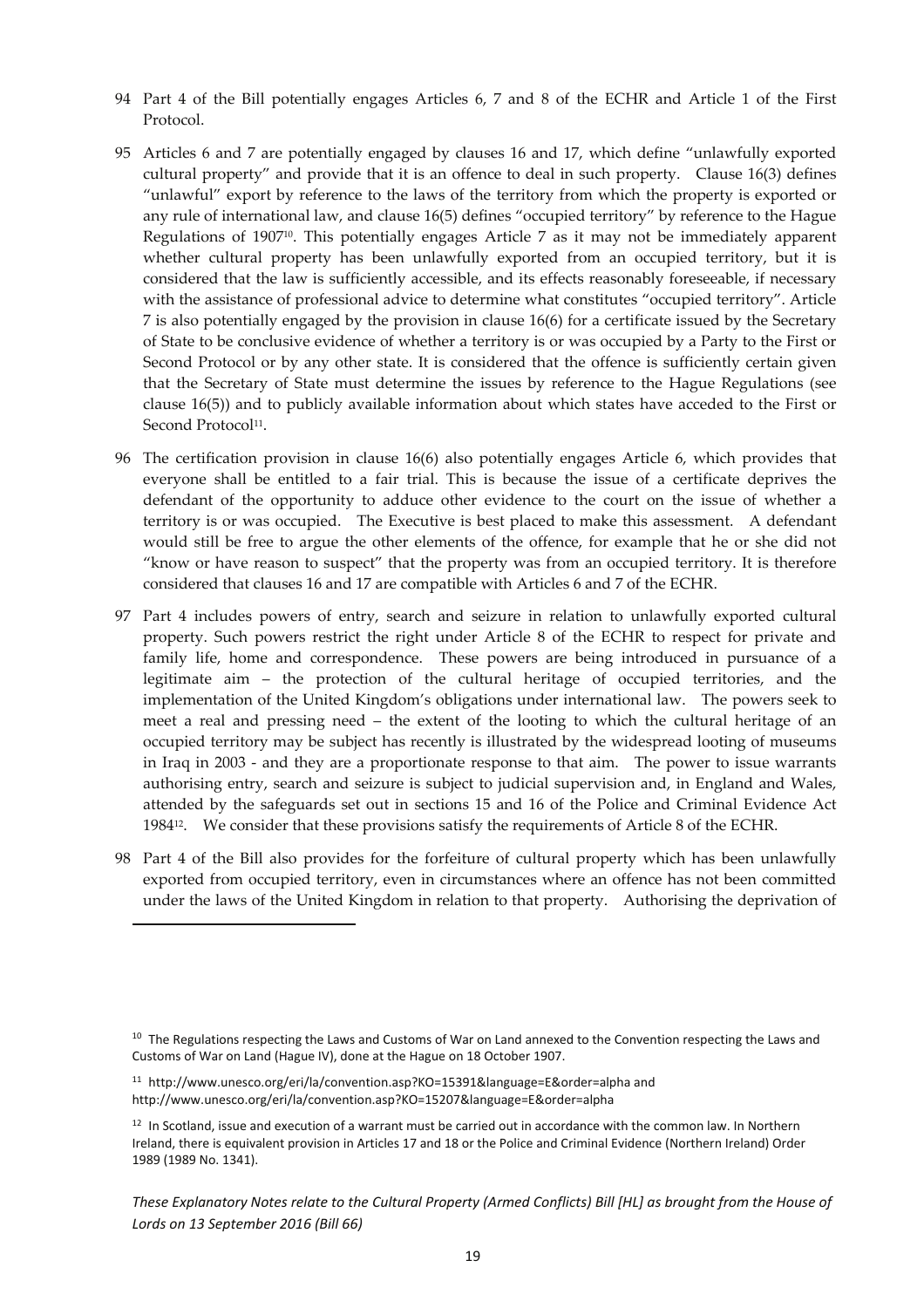possessions restricts rights to the peaceful enjoyment of possessions under Article 1, Protocol 1 to the ECHR. It is, however, justified as being in the public interest, subject to conditions provided for by law and we consider this strikes a fair balance between the demands of the community and the rights of the individual owner.

- 99 The forfeiture provisions are essential in order to meet the United Kingdom's obligations under the First Protocol to enable the return of cultural property unlawfully exported from occupied territory. No cultural property may be forfeited without a hearing by a court, which will give the owner of that property an opportunity to contest the fact that it has been unlawfully exported from an occupied territory. Where the court is satisfied that the property was acquired by the owner in good faith without knowledge of the fact that it was unlawfully exported from occupied territory, the court may make forfeiture dependent upon payment of compensation to the owner. In these circumstances, the forfeiture order cannot take effect until the compensation has actually been paid and the forfeiture order will lapse if compensation is not paid within four months of the order. We do not therefore consider that these provisions contravene Article 1, Protocol 1 to the ECHR.
- 100 Part 5 of the Bill, which provides for immunity from seizure in relation to certain cultural property, potentially engages rights under Article 6 of the ECHR and under Article 1 of Protocol 1. The immunity applies to cultural property which has special protection under the Convention and is either in transit through the United Kingdom to another country, or is being transported to the United Kingdom, or for which the United Kingdom has agreed to act as the depositary, responsible for the safekeeping of the cultural property in question during an armed conflict.
- 101 Article 6 guarantees the right to a fair hearing within a reasonable time in the determination of civil rights and obligations, and this includes an effective right of access to the courts. The proposed immunity will not prevent potential claimants from bringing a claim before the courts against the owners of protected cultural property, but it will prevent the courts from granting seizure or restitution of the property concerned as a remedy for such a claim. Other remedies, including the award of damages, will be available, and we consider that this limitation is a proportionate restriction on the right of access to the court under Article 6. In addition, the immunity is temporary in nature. Where cultural property is in transit through the United Kingdom, the immunity is unlikely to last for more than a few days. Where the United Kingdom has agreed to act as depositary under the Convention for cultural property the immunity will apply while the cultural property is in the United Kingdom, which will be limited to the duration of the conflict in question. The government will be able to make enquiries into the provenance of the cultural property before it agrees to accept it for safekeeping, which will limit the risk that cultural property whose ownership is disputed will be brought into the United Kingdom. We do not consider that the immunity contravenes the provisions of Article 6.
- 102 For the same reasons, we consider that the immunity is a proportionate interference with any rights which might be engaged under Article 1 of Protocol 1 to the ECHR. The immunity is in the public interest in that it is intended to ensure that cultural property can safely be transported through or entrusted to the United Kingdom by another country during an armed conflict and returned to its country of origin at the close of hostilities. Such immunity is a requirement of the Convention itself<sup>13</sup> and is an integral part of the system established by the Convention to protect cultural property in the event of armed conflict. It is therefore considered that Part 5 strikes a fair balance between the

<sup>&</sup>lt;sup>13</sup> Article 14 of the Convention

These Explanatory Notes relate to the Cultural Property (Armed Conflicts) Bill [HL] as brought from the House of *Lords on 13 September 2016 (Bill 66)*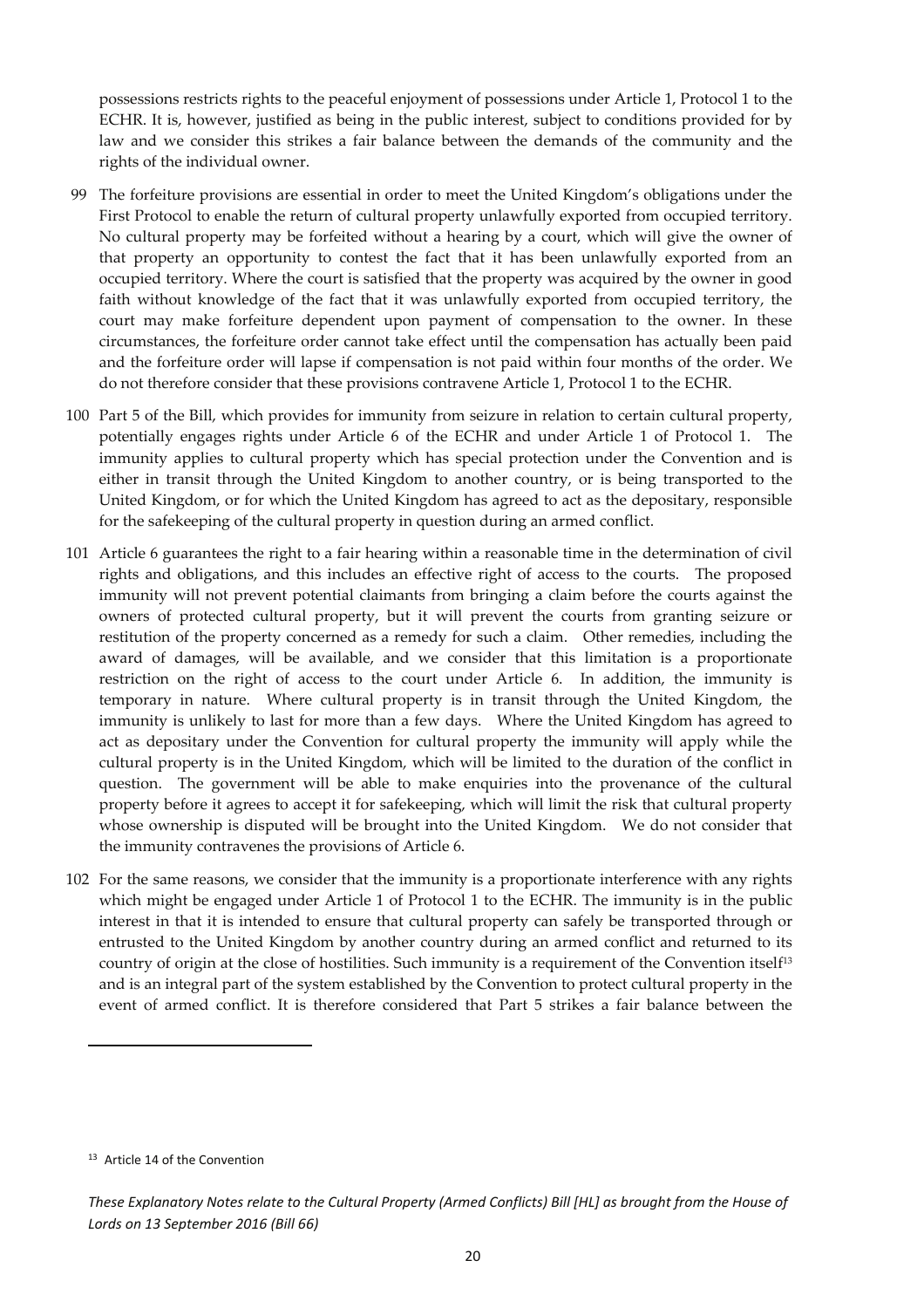interests of potential claimants and the public interest and is compatible with Article 1 of Protocol 1 to the ECHR.

## **Related documents**

103 The following documents are relevant to the Bill and can be read at the stated locations:

Convention for the Protection of Cultural Property in the Event of Armed Conflict with Regulations for the Execution of the Convention

1954: http://portal.unesco.org/en/ev.php‐URL\_ID=13637&URL\_DO=DO\_TOPIC&URL\_SECTION=20 1.html

First Protocol to the Convention for the Protection of Cultural Property in the Event of Armed Conflict with Regulations for the Execution of the Convention 1954: http://portal.unesco.org/en/ev.php‐URL\_ID=15391&URL\_DO=DO\_TOPIC&URL\_SECTION=20 1.html

Second Protocol to the Convention for the Protection of Cultural Property in the Event of Armed Conflict with Regulations for the Execution of the Convention

1954: http://portal.unesco.org/en/ev.php-URL\_ID=15207&URL\_DO=DO\_TOPIC&URL\_SECTION=20 1.html

1954 Hague Convention on the Protection of Cultural Property in the Event of Armed Conflict and its Two Protocols of 1954 and 1999 A Summary of Responses Received to the Governmentʹs Consultation October

2006: http://webarchive.nationalarchives.gov.uk/20121204113822/http:/www.culture.gov.uk/images/ publications/HagueGovernmentsresponsepublicationversionfinal.pdf

Draft Cultural Property (Armed Conflicts) Bill: https://www.gov.uk/government/uploads/system/uploads/attachment\_data/file/243113/7298.pdf

House of Commons Culture, Media and Sport Committee Draft Cultural Property (Armed Conflicts) Bill Ninth Report of Session 2007–08:

http://www.publications.parliament.uk/pa/cm200708/cmselect/cmcumeds/693/693.pdf

Government Response to the Culture, Media and Sport Committee Reports on the Draft Heritage Protection Bill and Draft Cultural Property (Armed Conflicts) Bill (2008): https://www.gov.uk/government/uploads/system/uploads/attachment\_data/file/243360/7472.pdf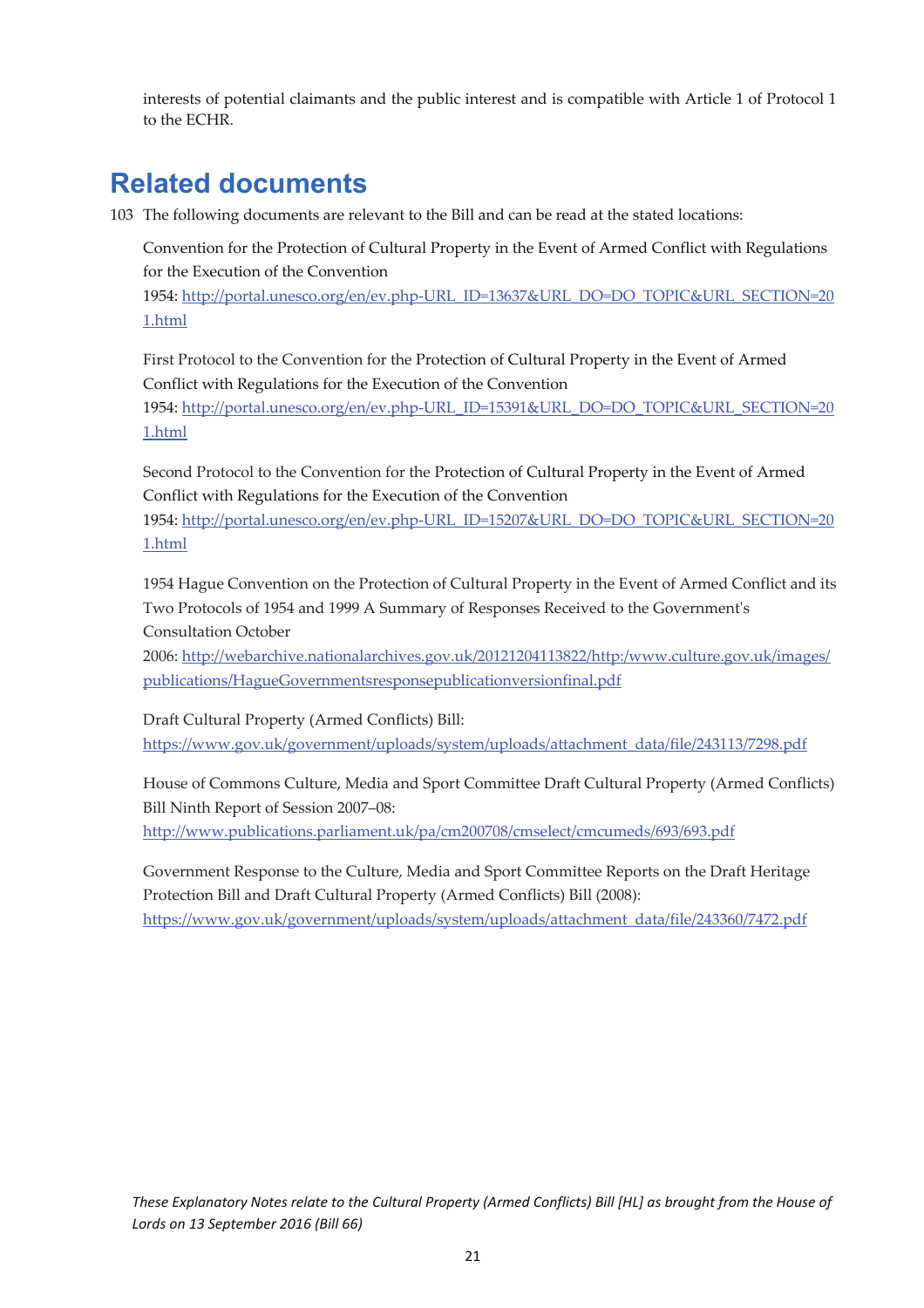# **Annex A - Territorial extent and application in the United Kingdom**

The Bill extends to the whole of the United Kingdom. There are no clauses or Schedules in the Bill that apply only to England or only to England and Wales, as set out in the table below. It is therefore not necessary to consider, for the purposes of Standing Order No. 83J of the Standing Orders of the House of Commons relating to Public Business, whether any provisions have minor or consequential effects outside England and Wales, or whether any provisions would be within the competence of any of the devolved legislatures.14

| <b>Provision</b>                            | <b>Extends</b><br>to E & W<br>and<br>applies to<br>England? | <b>Extends</b><br>to $E$ &<br>W and<br>applies<br>to<br>Wales? | <b>Extends</b><br>and<br>applies<br>to<br><b>Scotlan</b><br>d? | <b>Extends</b><br>and<br>applies to<br><b>Northern</b><br>Ireland? | Would<br>corresponding<br>provision be<br>within the<br>competence of<br>the National<br>Assembly for<br>Wales? | Would<br>corresponding<br>provision be<br>within the<br>competence of<br>the Scottish<br>Parliament? | Would<br>correspondi<br>ng provision<br>be within<br>the<br>competence<br>of the<br><b>Northern</b><br>Ireland<br>Assembly? | Legislative<br><b>Consent</b><br><b>Motion</b><br>needed? |  |
|---------------------------------------------|-------------------------------------------------------------|----------------------------------------------------------------|----------------------------------------------------------------|--------------------------------------------------------------------|-----------------------------------------------------------------------------------------------------------------|------------------------------------------------------------------------------------------------------|-----------------------------------------------------------------------------------------------------------------------------|-----------------------------------------------------------|--|
| <b>KEY DEFINITIONS</b>                      |                                                             |                                                                |                                                                |                                                                    |                                                                                                                 |                                                                                                      |                                                                                                                             |                                                           |  |
| Clause 1 - 2                                | Yes                                                         | Yes                                                            | Yes                                                            | Yes                                                                | N/A                                                                                                             | N/A                                                                                                  | N/A                                                                                                                         | Yes $(S, NI, W)$                                          |  |
| <b>SERIOUS VIOLATION OF SECOND PROTOCOL</b> |                                                             |                                                                |                                                                |                                                                    |                                                                                                                 |                                                                                                      |                                                                                                                             |                                                           |  |
| Clause 3 - 7                                | Yes                                                         | Yes                                                            | Yes                                                            | Yes                                                                | N/A                                                                                                             | N/A                                                                                                  | N/A                                                                                                                         | Yes $(S, NI, W)$                                          |  |
| <b>CULTURAL EMBLEM</b>                      |                                                             |                                                                |                                                                |                                                                    |                                                                                                                 |                                                                                                      |                                                                                                                             |                                                           |  |
| <b>Clause 8 - 15</b>                        | Yes                                                         | Yes                                                            | Yes                                                            | Yes                                                                | N/A                                                                                                             | N/A                                                                                                  | N/A                                                                                                                         | Yes (S, NI, W)                                            |  |
| PROPERTY EXPORTED FROM OCCUPIED TERRITORY   |                                                             |                                                                |                                                                |                                                                    |                                                                                                                 |                                                                                                      |                                                                                                                             |                                                           |  |
| <b>Clause 16 - 27</b>                       | Yes                                                         | Yes                                                            | Yes                                                            | Yes                                                                | N/A                                                                                                             | N/A                                                                                                  | N/A                                                                                                                         | <b>No</b>                                                 |  |
| PROPERTY REMOVED FOR SAFEKEEPING            |                                                             |                                                                |                                                                |                                                                    |                                                                                                                 |                                                                                                      |                                                                                                                             |                                                           |  |
| Clause 28                                   | Yes                                                         | Yes                                                            | Yes                                                            | Yes                                                                | N/A                                                                                                             | N/A                                                                                                  | N/A                                                                                                                         | Yes $(S, NI, W)$                                          |  |
| <b>GENERAL</b>                              |                                                             |                                                                |                                                                |                                                                    |                                                                                                                 |                                                                                                      |                                                                                                                             |                                                           |  |
| Clause 29                                   | Yes                                                         | Yes                                                            | Yes                                                            | Yes                                                                | N/A                                                                                                             | N/A                                                                                                  | N/A                                                                                                                         | Yes $(S, NI, W)$                                          |  |
| Clause 30                                   | Yes                                                         | Yes                                                            | Yes                                                            | Yes                                                                | N/A                                                                                                             | N/A                                                                                                  | N/A                                                                                                                         | Yes $(S, NI, W)$                                          |  |
| Clause 31                                   | Yes                                                         | Yes                                                            | Yes                                                            | Yes                                                                | N/A                                                                                                             | N/A                                                                                                  | N/A                                                                                                                         | N/A                                                       |  |

<sup>14</sup> References in this Annex to a provision being within the legislative competence of the Scottish Parliament, the National Assembly for Wales or the Northern Ireland Assembly are to the provision being within the legislative competence of the relevant devolved legislature for the purposes of Standing Order No. 83J of the Standing Orders of the House of Commons relating to Public Business.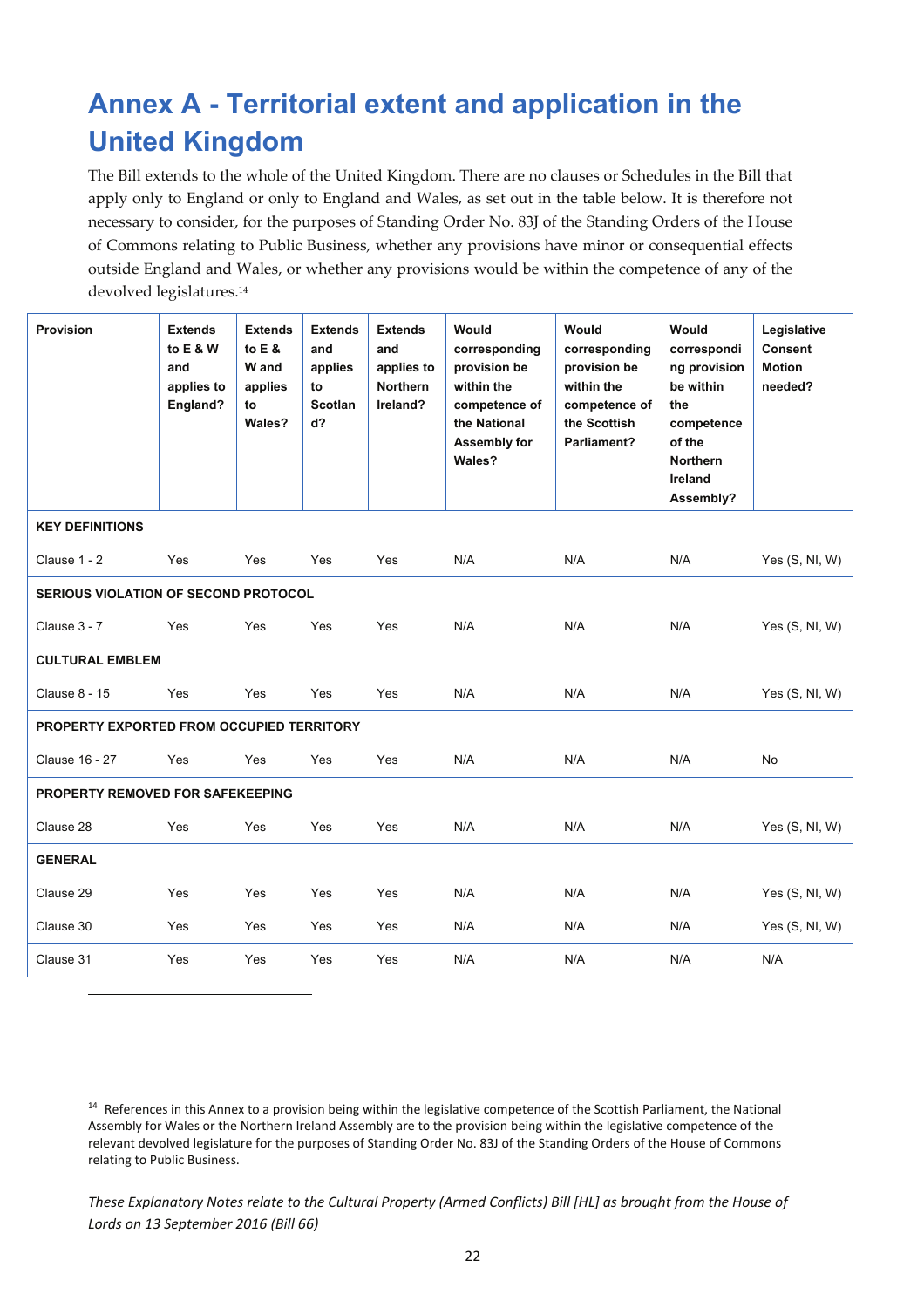| Provision  | <b>Extends</b><br>to E & W<br>and<br>applies to<br>England? | <b>Extends</b><br>to $E$ &<br>W and<br>applies<br>to<br>Wales? | <b>Extends</b><br>and<br>applies<br>to<br><b>Scotlan</b><br>$d$ ? | <b>Extends</b><br>and<br>applies to<br><b>Northern</b><br>Ireland? | Would<br>corresponding<br>provision be<br>within the<br>competence of<br>the National<br>Assembly for<br>Wales? | Would<br>corresponding<br>provision be<br>within the<br>competence of<br>the Scottish<br>Parliament? | Would<br>correspondi<br>ng provision<br>be within<br>the<br>competence<br>of the<br><b>Northern</b><br>Ireland<br>Assembly? | Legislative<br><b>Consent</b><br><b>Motion</b><br>needed? |
|------------|-------------------------------------------------------------|----------------------------------------------------------------|-------------------------------------------------------------------|--------------------------------------------------------------------|-----------------------------------------------------------------------------------------------------------------|------------------------------------------------------------------------------------------------------|-----------------------------------------------------------------------------------------------------------------------------|-----------------------------------------------------------|
| Clause 32  | Yes                                                         | Yes                                                            | Yes                                                               | Yes                                                                | N/A                                                                                                             | N/A                                                                                                  | N/A                                                                                                                         | N/A                                                       |
| Clause 33  | Yes                                                         | Yes                                                            | Yes                                                               | Yes                                                                | N/A                                                                                                             | N/A                                                                                                  | N/A                                                                                                                         | N/A                                                       |
| Schedule 1 | N/A                                                         | N/A                                                            | N/A                                                               | N/A                                                                | N/A                                                                                                             | N/A                                                                                                  | N/A                                                                                                                         | N/A                                                       |
| Schedule 2 | N/A                                                         | N/A                                                            | N/A                                                               | N/A                                                                | N/A                                                                                                             | N/A                                                                                                  | N/A                                                                                                                         | N/A                                                       |
| Schedule 3 | N/A                                                         | N/A                                                            | N/A                                                               | N/A                                                                | N/A                                                                                                             | N/A                                                                                                  | N/A                                                                                                                         | N/A                                                       |
| Schedule 4 | N/A                                                         | N/A                                                            | N/A                                                               | N/A                                                                | N/A                                                                                                             | N/A                                                                                                  | N/A                                                                                                                         | N/A                                                       |